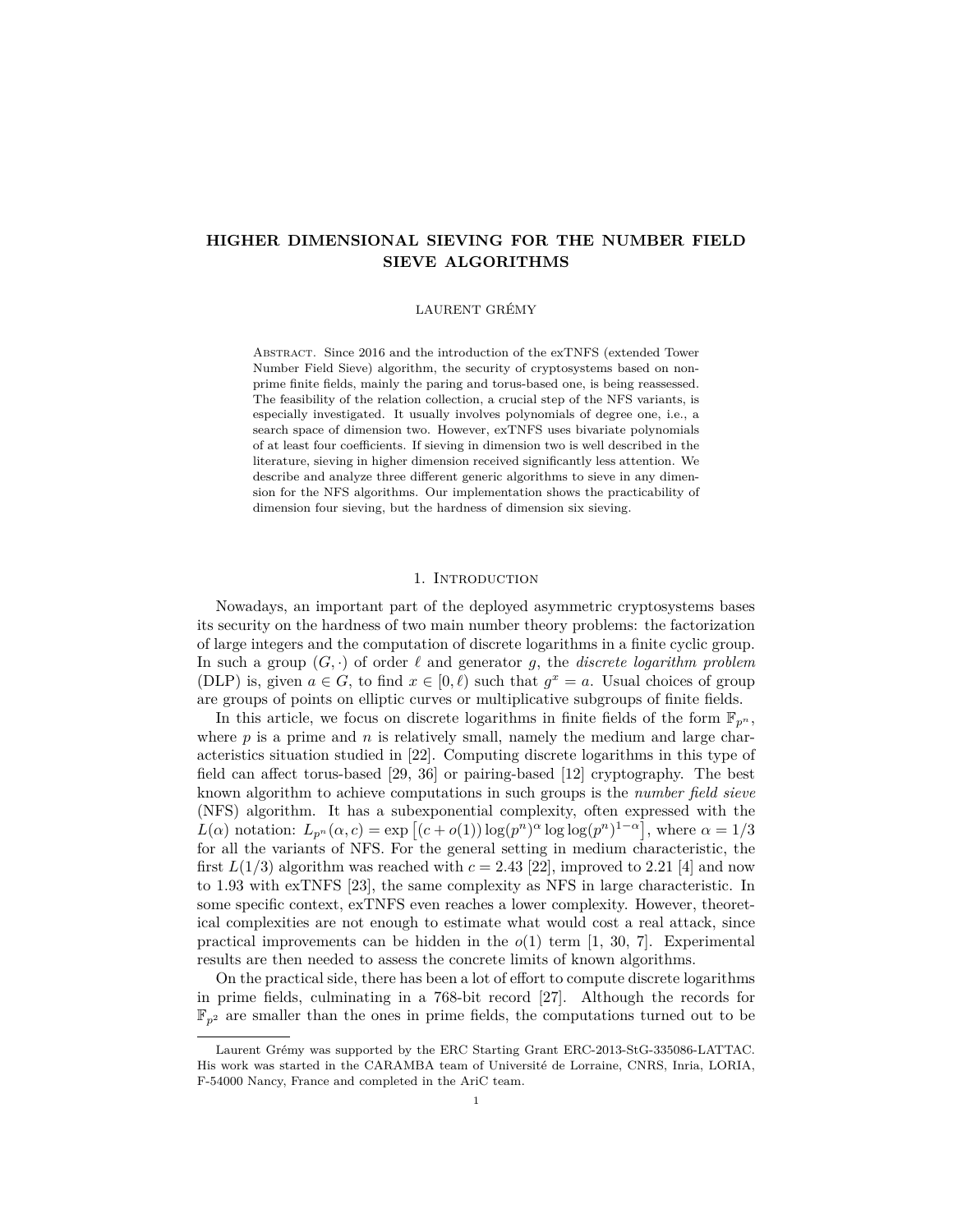faster than expected [\[4\]](#page-13-1). However, when *n* is a small composite and *p* fits for  $\mathbb{F}_{p^n}$ to be in the medium characteristic case (typically  $n = 6$  [\[16\]](#page-14-6) and  $n = 12$  [\[18\]](#page-14-7)), the records are smaller, even with a comparable amount of time spent during the computation. A way to fill the gap between medium and large characteristics is to implement exTNFS, since the computations in medium characteristic were, until now, performed with a predecessor of exTNFS.

Since exTNFS is a relatively new algorithm, there remain many theoretical and practical challenges to be solved before a practical computation can be reached. One of the major challenges concerns the sieve algorithms which efficiently perform the relation collection, one of the most costly steps of NFS. However, if there exist sieve algorithms in dimension two and three, these sieves are not efficient for higher dimension and exTNFS needs to sieve in even dimension larger or equal to four.

**Our contributions.** We describe three new generic sieve algorithms which deal with any dimension, especially those addressed by exTNFS. Instantiating these algorithms in dimension two or three may allow to recover the existing sieve algorithms. Since these new sieves do not ensure completeness of the enumeration, unlike most of the existing sieve algorithms, we describe workarounds to ensure a trade-off between the completeness and the running time efficiency. Finally, we analyze some quality criteria of these sieve algorithms and show the feasibility of sieving in dimension four, but the hardness of dimension six sieving.

### 2. Overview of the NFS algorithms

Let  $\ell$  be a large prime factor of the order  $\Phi_n(p)$  of  $\mathbb{F}_{p^n}^*$  that is coprime to  $\Phi_k(p)$ for all prime factors *k* of *n*: the Pohlig–Hellman algorithm allows to reduce the DLP in  $\mathbb{F}_{p^n}^*$  to the DLP in all its subgroups, especially the one of order  $\ell$ . The NFS algorithms can be split into four main steps: *polynomial selection*, *relation collection*, *linear algebra* and *individual logarithm*. The first step defines in a convenient way the field  $\mathbb{F}_{p^n}$ . The next two steps find the discrete logarithms of a subset of *small to medium* elements of  $\mathbb{F}_{p^n}$ , where sizes of the elements will be defined later. The last step computes the discrete logarithm of a *large* element of  $\mathbb{F}_{p^n}$ . The overall complexity of NFS is dominated by the relation collection and the linear algebra.

2.1. **Polynomial selection.** Let  $n = \eta \kappa$ : the field  $\mathbb{F}_{p^n}$  can be represented as a degree- $\kappa$  extension of  $\mathbb{F}_{p^n}$ . Let *h* be an integer polynomial of degree *η* irreducible over  $\mathbb{F}_p$  and *ι* be a root of *h*. Let  $\mathbb{F}_{p^{\eta}}$  be defined by  $R/pR$ , where *R* is the ring  $\mathbb{Z}[y]/h(y)$ . There exist two ring homomorphisms from  $R[x] = \mathbb{Z}[t][x]$  to  $\mathbb{F}_{p^n}$ : one of them involves a number field  $K_0$  (respectively  $K_1$ ) defined by  $f_0$  (respectively  $f_1$ ). The polynomials  $f_0$  and  $f_1$  are irreducible over  $R$  and share a common irreducible factor  $\phi$  of degree  $\kappa$  modulo  $p$ . This setting allows to define  $\mathbb{F}_{p^n} = \mathbb{F}_{(p^n)^{\kappa}} \approx$  $(R/pR)[x]/\phi(x)$ . This provides the commutative diagram of Figure [1.](#page-2-0) The different polynomial selections defining  $f_0$  and  $f_1$  are given in Figure [2.](#page-2-1)

2.2. **Relation collection.** Since the diagram of Figure [1](#page-2-0) is the same for all the NFS variants, we use in the following the name  $NFS_n$  to cover all the variants (see Table [1](#page-2-2) for their names) or NFS when the parameter  $\eta$  does not matter.

2.2.1. *Relation.* A relation in NFS is given by a polynomial  $a(x, y)$  in  $R[x]$  of degree  $\mu$  in *x*, often set to  $\mu = 1$  to reach the best complexity (see Table [1\)](#page-2-2), and  $\eta - 1$  in *y*. Since there are  $t = (\mu + 1)\eta$  coefficients to define a polynomial *a*, the relation collection is done in *dimension t*. A polynomial *a* gives a relation when the ideal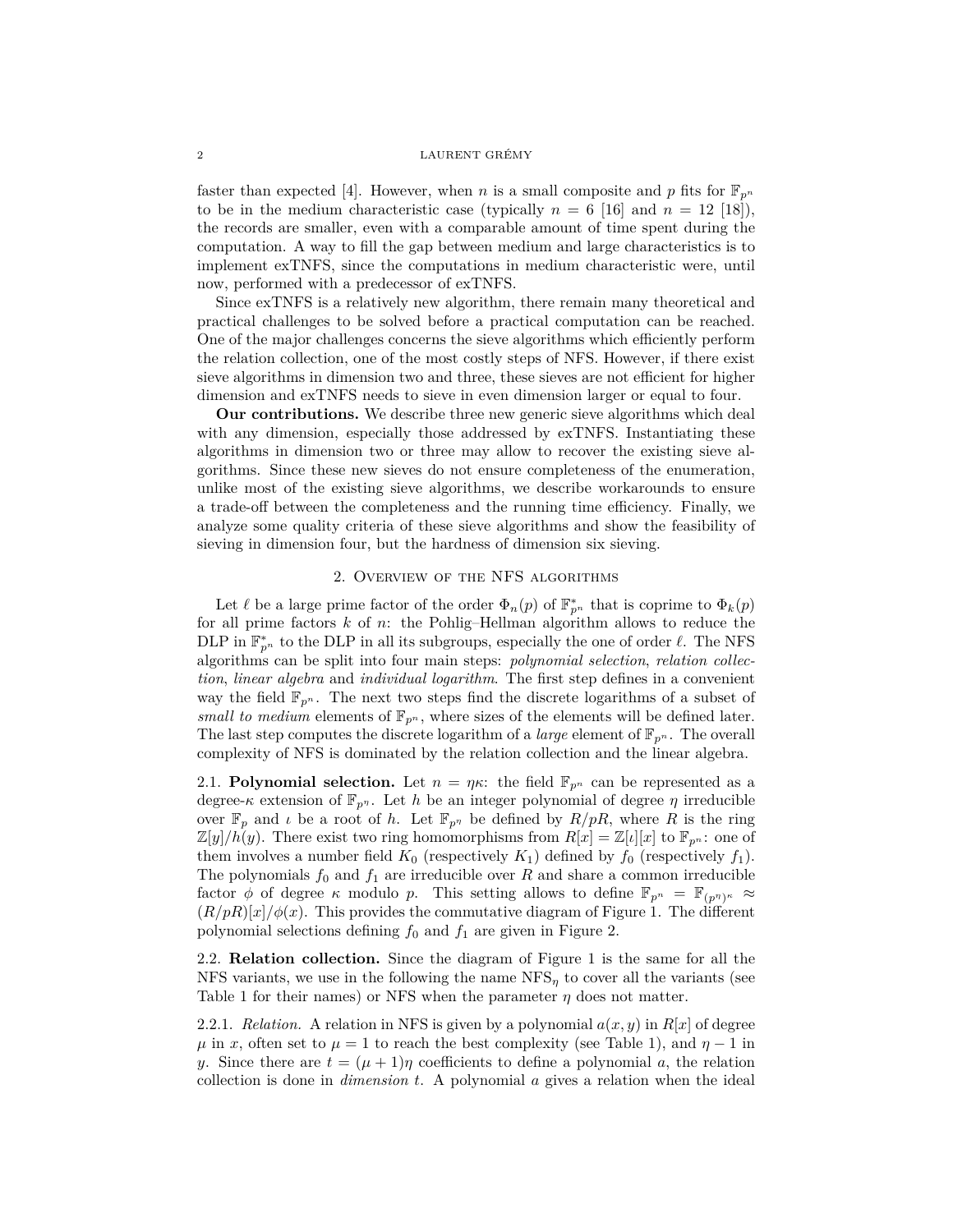<span id="page-2-0"></span>

FIGURE 1. The NFS diagram to compute discrete logarithms in  $\mathbb{F}_{p^n}$ .

<span id="page-2-1"></span>Base-m 
$$
d = 0
$$
  
\n[8, 31, 25, 26, 1]  $\rightarrow$  GJL [4]  $\rightarrow \rightarrow$  A [39]  $\rightarrow$  B [40]  $\rightarrow$  C [37]  
\n $\xrightarrow{\kappa}$  E<sub>1</sub>  
\n $\xrightarrow{\kappa}$  [21]  $\xrightarrow{\kappa}$  GJL [4]  $\rightarrow$  A [39]  $\rightarrow$  B [40]  $\xrightarrow{\kappa}$  C [37]  
\n $\xrightarrow{\kappa}$  gConj [24]  $\rightarrow$  D [38]  
\nJLSV<sub>0</sub> [22]  $\xrightarrow{W = 0}$  JLSV<sub>2</sub> [22]



factorizations of *a* mapped in both number fields involve prime ideals of norms smaller than two  $L(1/3)$  smoothness bounds  $B_0$  and  $B_1$  respectively: such ideals are elements of the so-called factor bases  $\mathcal{F}_0$  and  $\mathcal{F}_1$  respectively, see [\[22,](#page-14-0) [5,](#page-13-5) [23\]](#page-14-3).

Since the factorization of *a* in prime ideals and the factorization of the norm of *a* are strongly linked, the relation collection looks for polynomials *a* of norms *B*0 smooth in  $K_0$  and  $B_1$ -smooth in  $K_1$ . To ensure the best probability of smoothness, the *t* coefficients  $\boldsymbol{a}$  of  $\boldsymbol{a}$  are taken into a *t-search space*  $\boldsymbol{S}$  containing  $L(1/3)$  elements. Since an upper bound of the norm of *a* involves its infinity norm [\[6\]](#page-13-6), the search spaces are usually cuboids of form  $S = [S_0^m, S_0^M] \times [S_1^m, S_1^M] \times \cdots \times [S_{t-1}^m, S_{t-1}^M]$ , where **0** is in S, all the  $[S_i^m, S_i^M]$  are integer intervals and  $S_i^M = -S_i^m$ , where *i* is in  $[0, t)$ . Theoretically, all the  $S_i^M$  are equal but practically, the skewness of the polynomials  $f_0$  and  $f_1$  must be taken into account [\[31,](#page-14-8) [25,](#page-14-9) [26,](#page-14-10) [1\]](#page-13-2), implying a skew search space. Since  $-a$  and *a* give the same relation,  $S_{t-1}^m = 0$ . By abuse of notation, we denote by  $a$  both the polynomial and the list  $a$  of its  $t$  coefficients.

<span id="page-2-2"></span>

|  | $\kappa = 1$ $\kappa > 1$         |                            | $\kappa = 1$ $\kappa > 1$ |           |
|--|-----------------------------------|----------------------------|---------------------------|-----------|
|  | $\eta = 1$ NFS NFS-HD             | $n=1$                      |                           | $\mu > 1$ |
|  | $\eta \geq 1$ TNFS $\vert$ exTNFS | $\eta \geq 1 \mid \mu = 1$ |                           |           |
|  | (A) Name of the NFS variants.     |                            | (B) Optimal degree.       |           |

Table 1. The different variants of NFS.

2.2.2. *Practical considerations.* To ensure the best running time for the relation collection, the polynomials  $f_0$  and  $f_1$  must be chosen carefully. However, the two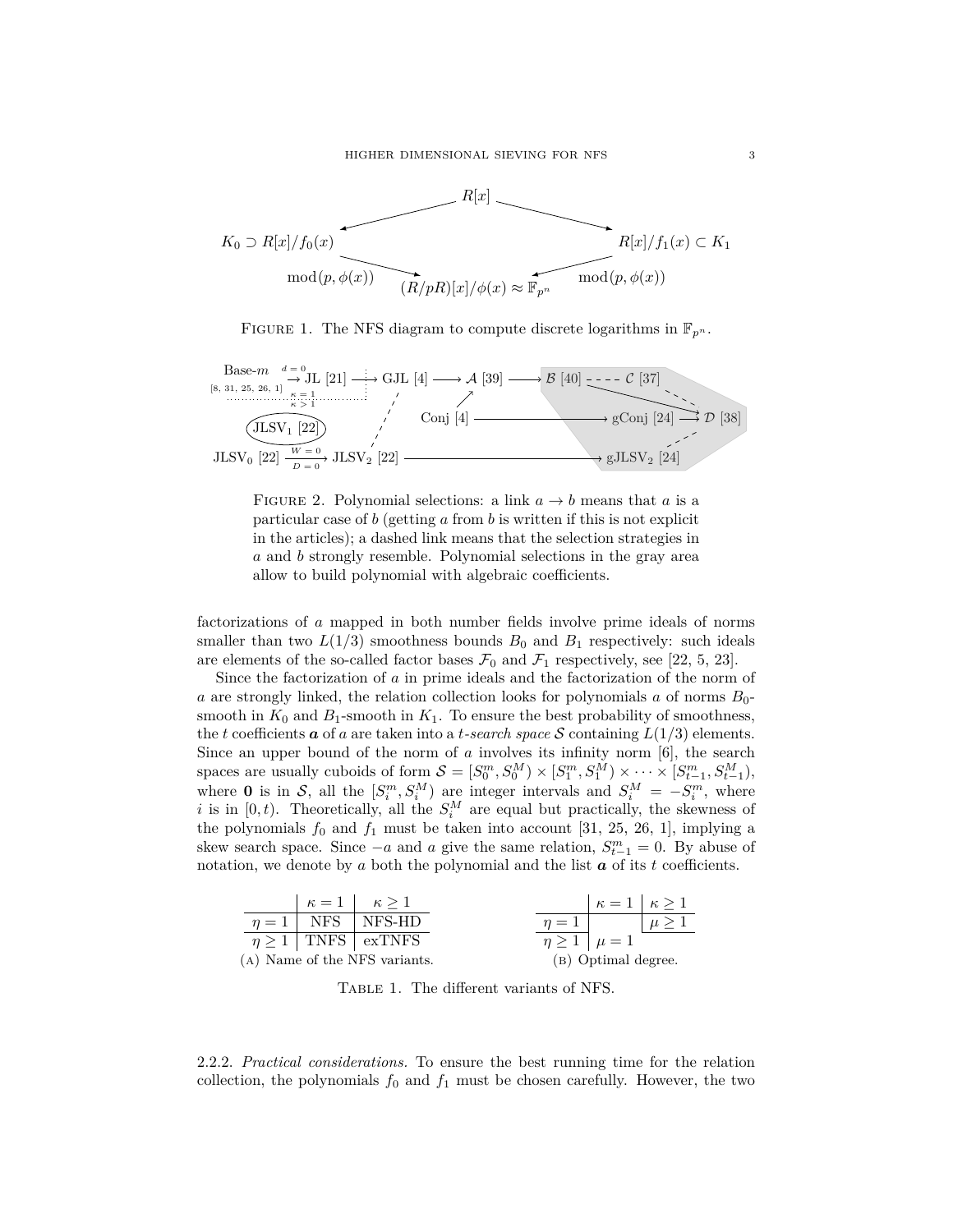usual quality criteria, especially the  $\alpha$  but also the Murphy-*E* functions [\[31\]](#page-14-8), are only defined for NFS<sub>1</sub> and  $\mu \leq 3$  [\[14\]](#page-14-13). Finding good polynomials for NFS<sub>>1</sub>, even by settling for integer coefficients to define  $f_0$  and  $f_1$ , is yet a challenge.

The goal of the relation collection is to produce more relations than the number of ideals in both factor bases. A classical algorithm, used to analyze theoretically NFS, tests the smoothness of the norms of *a* in S by using the *elliptic curve method* (ECM) algorithm. However, if this algorithm is almost memory-free, the practical running time of such a task is prohibitive.

Instead, the common practical way is to perform ECM only on promising polynomials *a*, i.e., polynomials whose norms have many small factors. Finding these small factors is efficiently performed thanks to arithmetic sieve algorithms. However, sieve algorithms need a huge memory-footprint, since they need to store the norms of all the elements of  $\mathcal S$ . This problem was tackled in [\[33\]](#page-14-14), allowing moreover a high-level parallelization, by considering many subsets of polynomial: in one number field, say *K*0, the factorization into prime ideals of these polynomials involved at least an enforced ideal of medium size. Let  $\mathfrak Q$  be such an ideal, called special- $\mathfrak Q$ . Polynomials *a* such that  $\Omega$  appears into their ideal factorization in  $K_0$  are elements of a lattice, called  $\Omega$ -lattice, a basis of which is given by the rows of the matrix  $M_{\Omega}$ . To consider only polynomials fitting into  $S$ , sieves look for elements  $c$  in the intersection of the  $\mathfrak{Q}$ -lattice and a *t*-search space  $\mathcal{H} = [H_0^m, H_0^M] \times [H_1^m, H_1^M] \times \cdots \times [0, H_{t-1}^M]$ : *a* is obtained from  $cM_{\mathfrak{Q}}$ . If theoretically  $\mathcal H$  should depend on  $\mathfrak{Q}$ , it is often the same for all the special- $\mathfrak{Q}_s$ . In this intersection, sieve algorithms remove the contribution of small ideals. Let  $\Re$  be such an ideal of prime norm  $r$ . Except for a tiny number of such ideals, a basis of the  $\mathfrak{R}\text{-lattice}$  in the  $\mathfrak{Q}\text{-lattice}$  can be of the form

<span id="page-3-2"></span>
$$
(1) \quad \{(r, 0, 0, \ldots, 0), (\lambda_{0, \mathfrak{Q}, \mathfrak{R}}, 1, 0, 0, \ldots, 0), (\lambda_{1, \mathfrak{Q}, \mathfrak{R}}, 0, 1, 0, 0, \ldots, 0), \ldots, (\lambda_{t-2, \mathfrak{Q}, \mathfrak{R}}, 0, 0, \ldots, 0, 1)\} = \{\mathbf{b_0}, \mathbf{b_1}, \mathbf{b_2}, \ldots, \mathbf{b_{t-1}}\},\
$$

where the  $\lambda_{i,\Omega,\Re}$  are integers in [0, *r*). Briefly, the different steps of the relation collection with the *special-*Q*-method* and sieving algorithms are as follows:

- <span id="page-3-1"></span><span id="page-3-0"></span>• For all the possible special- $\mathfrak{Q}_s$ 
	- (1) For both sides *i* in [0*,* 1]
		- (a) Compute the norms  $N_i[c]$  of  $a = cM_{\mathfrak{Q}}$ , where *c* is in  $\mathcal{H}$ .
		- (b) For all the ideals  $\Re$  to be sieved, enumerate the elements  $c$  in  $\mathcal{H} \cap \Lambda_{\mathfrak{Q}\mathfrak{R}}$  and remove the contribution of  $\mathfrak{R}$  from  $N_i[c]$ .
	- (2) If both  $N_0[c]$  and  $N_1[c]$  are sufficiently small to have a chance to give a relation, factorize the norms of *a* and report *a* if *a* gives a relation.

However, if there exist generic sieve algorithms in any dimension (see Section [3\)](#page-4-0), they are not very efficient when  $t \geq 4$  that especially arises with NFS<sub>>1</sub>. We propose algorithms for these cases in Section [4.](#page-6-0) Note that we will use the term sieve algorithms, but we only focus on the enumeration part of them, which is Step [1b](#page-3-0) without updating the array  $N_i$ . Step [1a](#page-3-1) is briefly addressed in Section [5.](#page-10-0)

2.3. **Linear algebra and individual logarithm.** Let  $\theta_0$  (respectively  $\theta_1$ ) be a root of  $f_0$  (respectively  $f_1$ ). Let  $a$  be a polynomial that gives a relation, i.e.,  $\langle a(\theta_k, \iota) \rangle = \prod_{\Re \in \mathcal{F}_k} \Re^{\text{val}_{\Re}(a(\theta_k, \iota))}$ , where *k* is in [0, 1] and val denotes the valuation: the factorizations of the norms of *a* must be translated into such a factorization of ideals [\[9\]](#page-13-7). A relation can be transformed into a linear relation involving the virtual logarithms (vlog) of the ideals [\[42\]](#page-15-4). To be valid, this linear relation must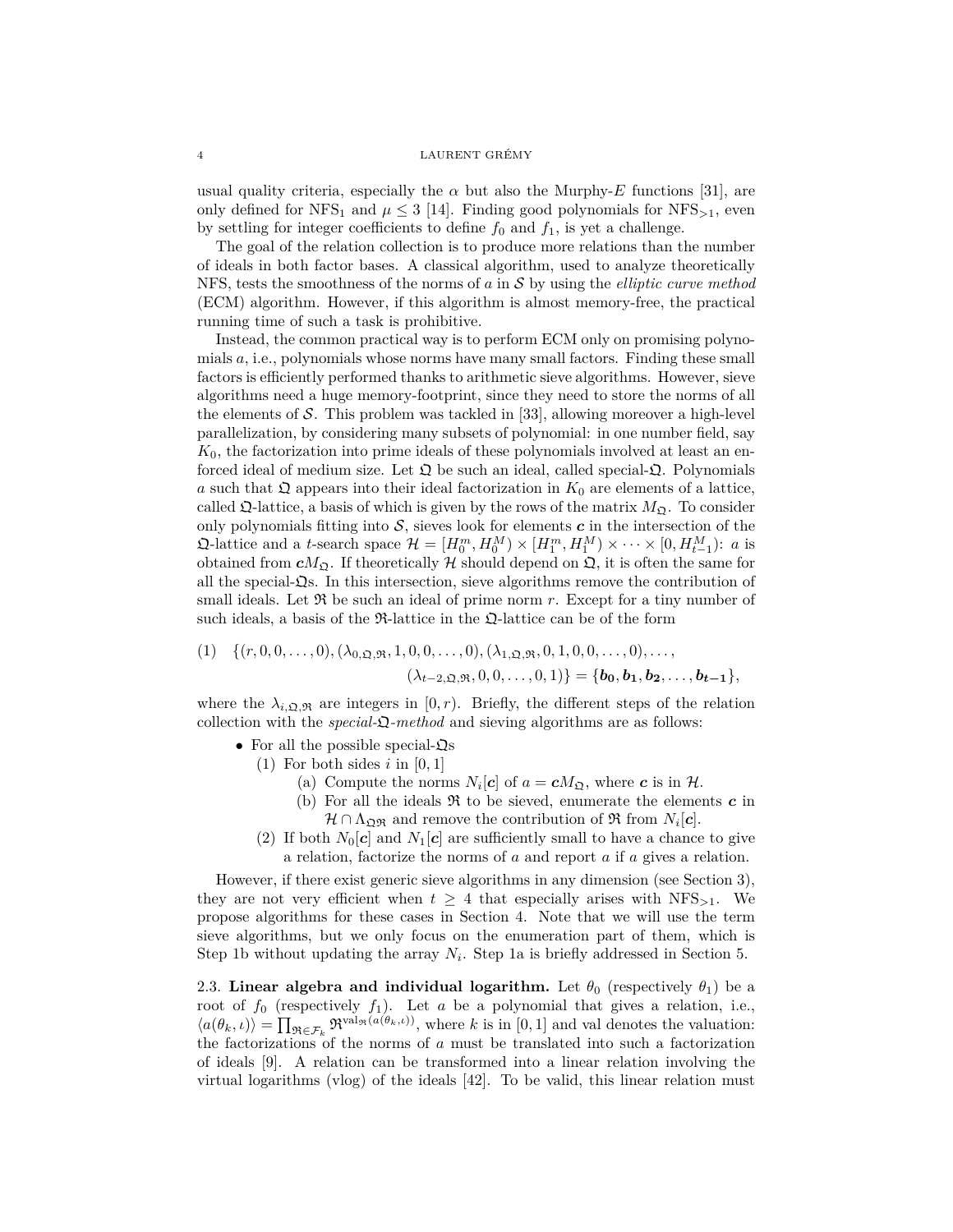involve the Schirokauer maps  $\epsilon_k$  [\[41\]](#page-15-5), as  $\sum_{\Re \in \mathcal{F}_0} \text{val}_{\Re}(a(\theta_k, \iota)) \text{vlog}(\Re) + \epsilon_0(a) =$ mvoive the semionater maps  $\epsilon_k$  [+1], as  $\sum_{\Re \in \mathcal{F}_0} \text{var}_\mathcal{R}(u(v_k, v))$  vlog( $\Im v$ )  $+ \epsilon_0(u)$  =  $\sum_{\Re \in \mathcal{F}_1} \text{val}_{\Re}(a(\theta_k, v))$  vlog( $\Re$ ) +  $\epsilon_1(a)$  mod  $\ell$ . In this equation, the virtual logarithms are unknowns, the valuations are small integers and the Schirokauer maps are large integers, close to  $\ell$ . These large elements negatively impact the usual algorithms to solve sparse systems, but the cost of these heavy parts can be significantly decreased thanks to a modification of the block Wiedemann algorithm [\[10,](#page-13-8) [20,](#page-14-15) [13\]](#page-14-16).

The last step of the computation is the computation of a large, say *L*(1), unknown logarithm. This computation is achieved by rewriting the (virtual) logarithm of the target in terms of logarithms of smaller elements; these smaller elements are again rewritten in terms of smaller elements until the logarithm of the target has been rewritten using only the precomputed logarithms given by the relation collection and the linear algebra. This *descent step* uses different algorithms depending on the size of the rewritten element: the target is rewritten in elements up to  $L(2/3)$ thanks to the so-called initial splitting (booting step)  $[34, 21, 2, 17, 45]$  $[34, 21, 2, 17, 45]$  $[34, 21, 2, 17, 45]$  $[34, 21, 2, 17, 45]$  $[34, 21, 2, 17, 45]$ ; for elements in  $[L(1/3), L(2/3)]$ , the special- $\mathfrak{Q}$ -method is used. The theoretical analysis of [\[13,](#page-14-16) Appendix A.2] shows that the descent by special- $\mathfrak{Q}$  may be more efficient by considering polynomials of degree not restricted to  $\mu = 1$ .

## 3. A framework to study existing sieve algorithms

<span id="page-4-0"></span>Let  $\mathfrak Q$  be a special- $\mathfrak Q$  and  $\mathfrak R$  be an ideal to be sieved such that the lattice  $\Lambda_{\Omega\mathfrak R}$ is given by a basis as in Equation  $(1)^1$  $(1)^1$  $(1)^1$ . There exist different sieve algorithms proposed for NFS that allow to enumerate the elements in the intersection of  $\Lambda_{\text{OR}}$ and a search space H. Their efficiency depends on the dimension of  $\Lambda_{\mathfrak{OB}}$  and the density of the lattice in H. This density is formally defined thanks to the *level* of a sieve algorithm in Definition [3.1,](#page-4-2) a key notion for the rest of the description and especially for Section [4.](#page-6-0) All the existing sieve algorithms used in NFS are reported in Table [2.](#page-5-0) These algorithms can be described by the following two-step algorithm. The vectors produced in Step [2](#page-4-3) will be called *transition-vectors*:

- (1) Compute an adapted set  $\beta$  of spanning vectors of  $\Lambda_{\mathfrak{Q}\mathfrak{R}}$  with respect to  $\mathcal{H}$ .
- <span id="page-4-3"></span>(2) Start from  $\mathbf{0}$  and use the vectors of  $\mathcal{B}$  or a (often small) linear combination of them to enumerate elements in the intersection of  $\Lambda_{\mathfrak{D}\mathfrak{R}}$  and  $\mathcal{H}$ .

<span id="page-4-2"></span>**Definition 3.1** (Level). Let  $\Lambda$  be a lattice and  $\mathcal{H}$  be a search space. The level of a sieve algorithm with respect to  $\Lambda$  and  $\mathcal H$  is the minimal integer value  $\ell < t$  such that the intersections of the cuboids  $[H_0^m, H_0^M] \times [H_1^m, H_1^M] \times \cdots \times [H_{\ell}^m, H_{\ell}^M] \times \{c_{\ell+1}\} \times$  ${c_{\ell+2}} \times \cdots \times {c_{t-1}}$ , where  $(c_{\ell+1}, c_{\ell+2}, \ldots, c_{t-1})$  are in  $[H^m_{\ell+1}, H^M_{\ell+1}) \times [H^m_{\ell+2}, H^M_{\ell+2})$  $\times \cdots \times [H_{t-1}^m, H_{t-1}^M]$ , and the lattice  $\Lambda$  contains more than one element on average. In case  $H$  contains less than one element on average,  $\ell = t - 1$ .

3.1. **Exhaustive sieve algorithms.** The first use of a sieve algorithm in an index calculus context is attributed to Schroeppel and was successfully used by Pomerance [\[35,](#page-14-19) [28\]](#page-14-20). They used the one-dimensional sieve of Eratosthenes as a factoring algorithm instead of a prime detecting one. It was extended to any dimension and called *line sieve*, see for example its use in dimension three in [\[44\]](#page-15-7). In dimension two, the line sieve is known to be inefficient when there is at most one element in a line, an intersection of  $\Lambda_{\mathfrak{Q}\mathfrak{R}}$  and  $[H_0^m, H_0^M] \times \{c_1\}$  where  $c_1$  is in  $\mathbb{Z}$ : the 0-level line sieve is used as a 1-level sieve algorithm. Pollard designed in this sense the *sieve by*

<span id="page-4-1"></span><sup>&</sup>lt;sup>1</sup>Sieve algorithms can deal with other basis shapes of lattices, but this one occurs the most.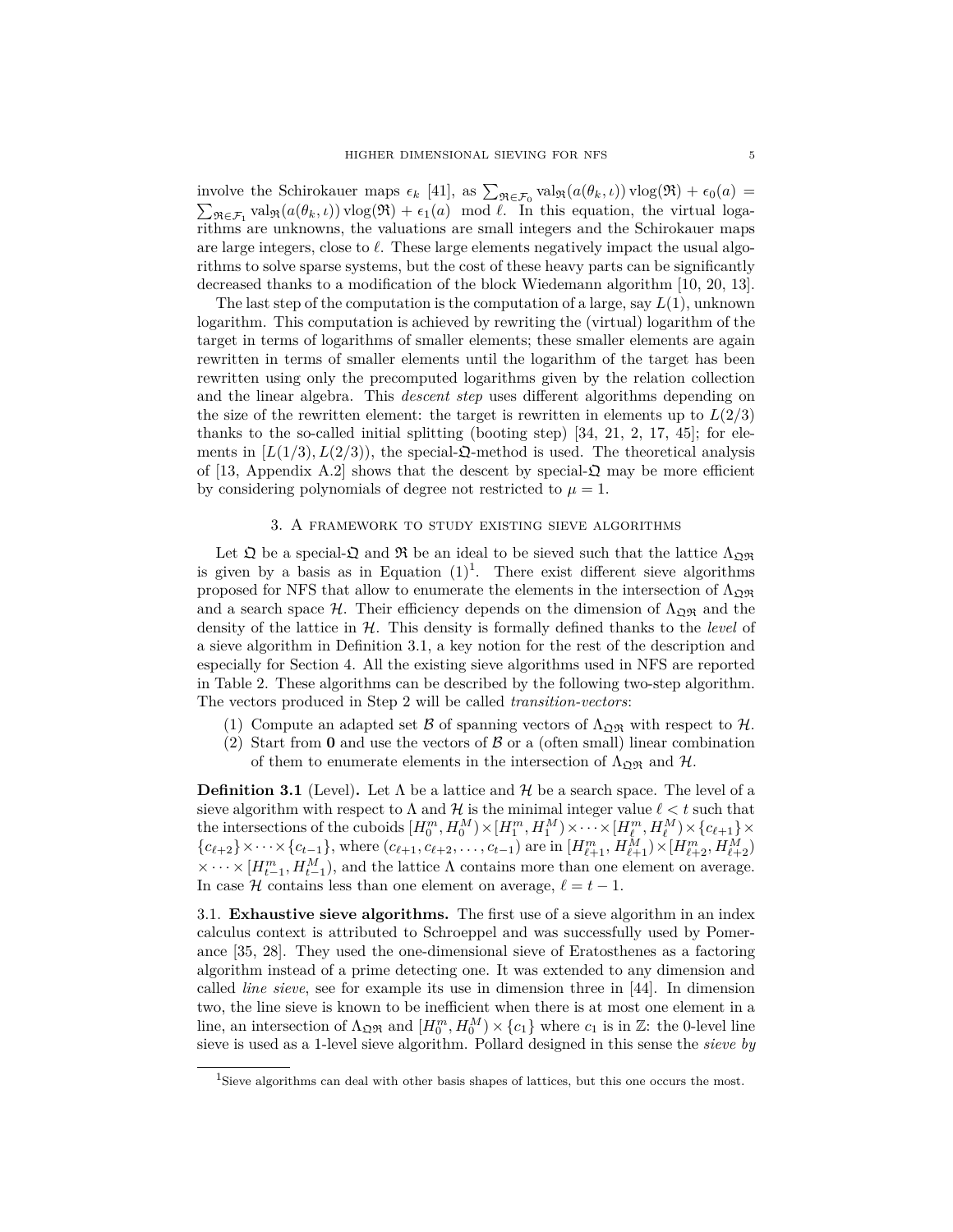*vectors* [\[33\]](#page-14-14), now subsumed by the *lattice sieve* of Franke and Kleinjung [\[11\]](#page-13-10). Based on this sieve algorithm, the *plane sieve* [\[14\]](#page-14-13) and the *3-dimensional lattice sieve* [\[19\]](#page-14-21) were proposed for similar densities in three dimensions. The plane sieve was turned into a generic sieve algorithm in CADO-NFS [\[43\]](#page-15-8) (see Section [4.4\)](#page-9-0).

The completeness of all these sieve algorithms comes from special procedures that compute transition-vectors. They are defined thanks to the *t-extended search spaces*: let *k* be in  $[0, t)$  and  $\mathcal{H}$  be a *t*-search space, the *t*-extended search space  $\mathcal{H}_k$ is the set  $[H_0^m, H_0^{\overline{M}}) \times [H_1^m, H_1^{\overline{M}}) \times \cdots \times [H_k^m, H_k^{\overline{M}}) \times \mathbb{Z}^{t-(k+1)}$ .

<span id="page-5-1"></span>**Definition 3.2** (Transition-vector). Let *k* be in  $[0, t)$  and  $\mathcal{H}$  be a *t*-search space. A *k*–transition-vector is an element  $v \neq 0$  of a lattice  $\Lambda$  such that there exist *c* and *d* in the intersection of  $\Lambda$  and the *t*-extended search space  $\mathcal{H}_k$ , where  $d = c + v$  is such that the  $t - 1 - k$  last coordinates of **c** and **d** are equal and the coordinate  $d[k]$  is the smallest possible larger than  $c[k]$ .

With such sieve algorithms, the small factors of both norms of all the considered polynomials *a* are known: this allows to be close to the expected number of relations at the end of the relation collection. But, the number of relations is not the only efficiency criterion of the relation collection. Indeed, in dimension two, the lattice sieve is used since it allows to maintain the same number of relations but decrease the time per relation. The same occurs in dimension three, switching from the line to the plane or the 3D-lattice sieves. However, these sieves have some drawbacks, highlighted when there is less than one element on average in each plane  $[H_0^m, H_0^M] \times [H_1^m, H_1^M] \times \{c_2\}$ , where  $c_2$  is in  $[H_2^m, H_2^M]$ . The plane sieve is essentially the use of the lattice sieve on each plane: even if there is no element in a plane, the lattice sieve is used to report nothing instead of using it only on non empty planes. There is no alternative to avoid these useless uses without losing completeness. The 3D-lattice sieve does not have this drawback, but the procedure to generate the spanning list  $\beta$  and the one to enumerate seem difficult to analyze and may be costly for skewed lattices or skewed search spaces.

3.2. **Heuristic sieve algorithms.** Because of these drawbacks and especially the penalty in terms of running time, the designers of the plane sieve proposed a heuristic sieve algorithm, the *space sieve* [\[14\]](#page-14-13). Its use allows to decrease the running time by  $45\%$  for the 240 bits example of [\[14\]](#page-14-13), while at the same time losing less than  $6\%$ of the relations. This corresponds to decrease the time per relation by 42%.

<span id="page-5-0"></span>

|                                | Line       | Lattice      | 3-dimensional             | Plane        | Space        | This |
|--------------------------------|------------|--------------|---------------------------|--------------|--------------|------|
|                                | sieve      | sieve $[11]$ | lattice sieve [19]        | sieve $[14]$ | sieve $[14]$ | work |
| $t=2$                          |            |              |                           |              |              |      |
| $t=3$                          |            |              |                           |              |              |      |
| t > 3                          |            |              |                           |              |              |      |
| Level                          | $\ell = 0$ | $\ell=1$     | $\ell = 1$ and $\ell = 2$ | $\ell=1$     | $\ell=2$     | Any  |
| Completeness<br>of enumeration |            |              |                           |              |              |      |

Table 2. Characteristics of the sieve algorithms proposed for NFS.

The space sieve focuses on enumerating a large portion of the elements instead of all of them, which is helpful for multiple reasons. First, all the sieve algorithms, both exhaustive and heuristic, allow to enumerate the *t*-extended search space  $\mathcal{H}_{t-2}$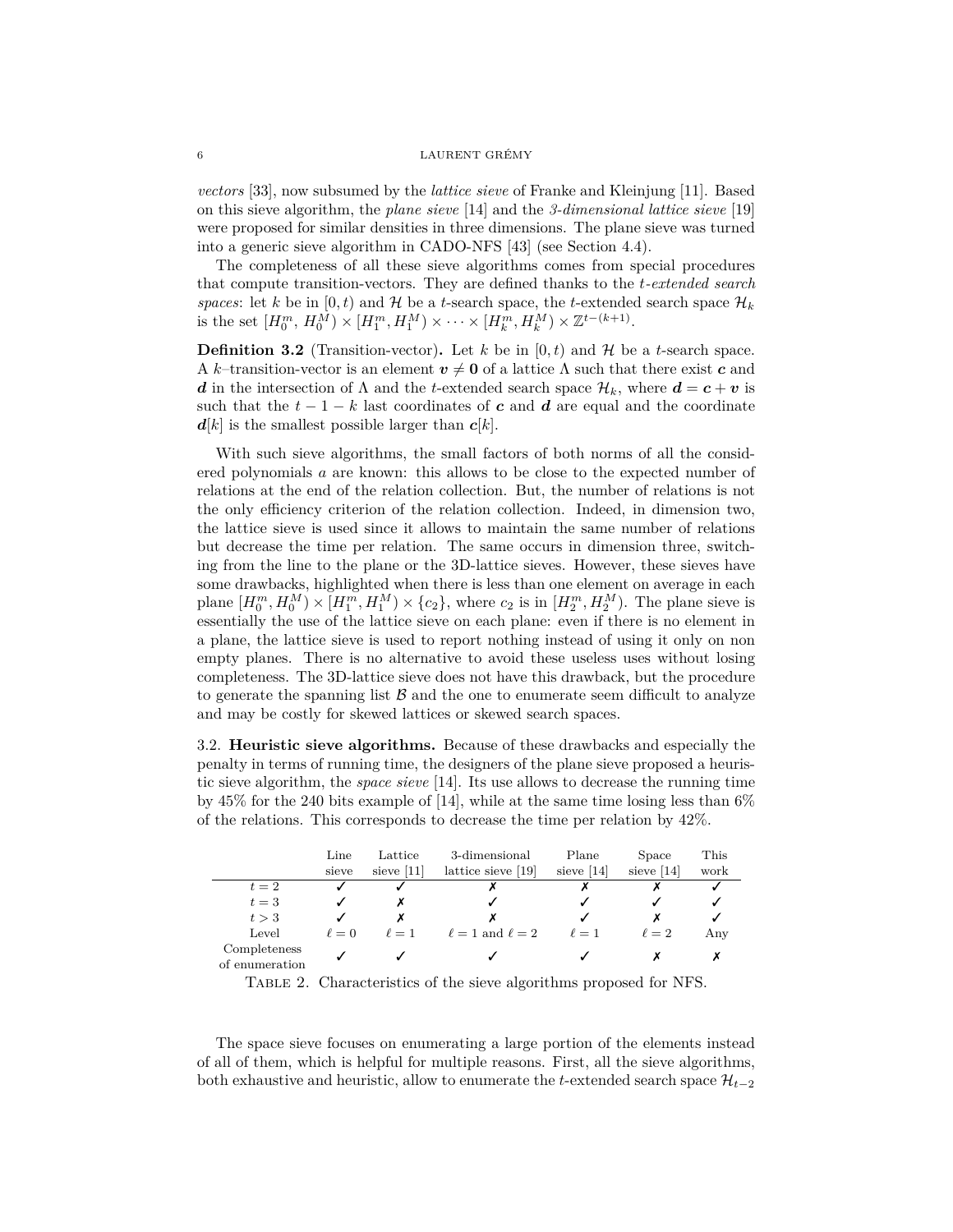instead of the search space  $\mathcal{H} = \mathcal{H}_{t-1}$ . For exhaustive sieves, it implies that the spanning set  $\beta$  is qualitatively too accurate because it allows to generate transitionvectors that will never be used. If this accuracy implies a costly computation to find an adapted set  $\beta$ , the time per relation can be drastically impacted. Secondly, completeness is not always useful, since this reports hits on polynomials *a* that will give relations or not: missing some hits may not affect the number of relations in some circumstances. Furthermore, if the computation can be completed, the expected gain in the time per relation must be considered to compare heuristic and exhaustive sieves, even if the relation collection misses some relations. Finally, in dimension larger than three, the use of heuristic sieve seems unavoidable: to the best of our knowledge, producing all the transition-vectors can only be computed by the exhaustive sieve algorithms, all of them being inefficient when there is less than one element in  $[H_0^m, H_0^M) \times [H_1^m, H_1^M) \times [H_2^m, H_2^M) \times \{c_3\} \times \{c_4\} \times \cdots \times \{c_{t-1}\},$ where  $c_i$  is in  $[H_i^m, H_i^M)$ . Yielding to produce some transition-vectors can be done by computing Graver basis of the lattice: these transition-vectors may lead to build a generic exhaustive sieve algorithm from the heuristic one described in Section [4.](#page-6-0) However, computing Graver basis is often too costly in our context [\[15,](#page-14-22) [32\]](#page-14-23).

In the following, we propose globalntv, localntv and sparsentv, three heuristic sieves which perform the enumeration in any dimensions and levels.

## 4. Sieve algorithms in higher dimensions

<span id="page-6-0"></span>Using transition-vectors implies that the sieve enumerations are exhaustive. Since completeness is not the main target of globalntv, localntv and sparsentv, the vectors used in Step [2](#page-4-3) of Section [3,](#page-4-0) called here *nearly-transition-vectors*, will be weakened by removing from Definition [3.2](#page-5-1) the strong condition about *d*[*k*].

**Definition 4.1** (Nearly-transition-vector). Let *k* be in  $[0, t)$  and  $\mathcal{H}$  be a *t*-search space. A *k*–nearly-transition-vector is an element  $v \neq 0$  of a lattice  $\Lambda$  such that there exist *c* and *d* in the intersection of  $\Lambda$  and the *t*-extended search space  $\mathcal{H}_k$ , where  $\mathbf{d} = \mathbf{c} + \mathbf{v}$  is such that the  $t - 1 - k$  last coordinates of  $\mathbf{c}$  and  $\mathbf{d}$  are equal and the coordinate  $d[k]$  is larger than  $c[k].^2$  $c[k].^2$ 

The three generic sieve algorithms will take place in a general framework, described by allowing the report of duplicated elements for simplicity in Algorithm [1.](#page-7-0) It is purposely vague, to be as general as possible: instantiation examples of **[Ini](#page-7-1)[tialization](#page-7-1)**, Step [1c](#page-7-2) and Step [1d](#page-7-3) will be given in the following.

The addition of a possible nearly-transition-vector (Step [1c\)](#page-7-2) is likewise performed for all the three sieve algorithms. Like the addition of a 2–nearly-transition-vector in the space sieve [\[14\]](#page-14-13), a loop iterate the list of *k*–nearly-transition-vectors, beforehand sorted by increasing coordinate *k* (see Section [4.3\)](#page-9-1). We also choose to use the same fall-back strategy (Step [1d\)](#page-7-3): this choice is justified in Section [4.2.](#page-8-0) Therefore, the difference between the three sieve algorithms only comes from the initialization processes, described in Section [4.1.](#page-6-2)

<span id="page-6-2"></span>4.1. **Initializations.** To define the three initialization processes, we introduce two new notions: the *shape* of the nearly-transition-vectors and the *skew-small-vectors*.

<span id="page-6-1"></span><sup>&</sup>lt;sup>2</sup>Note that transition vectors of [\[14,](#page-14-13) Definition 5] are 2-nearly-transition-vectors.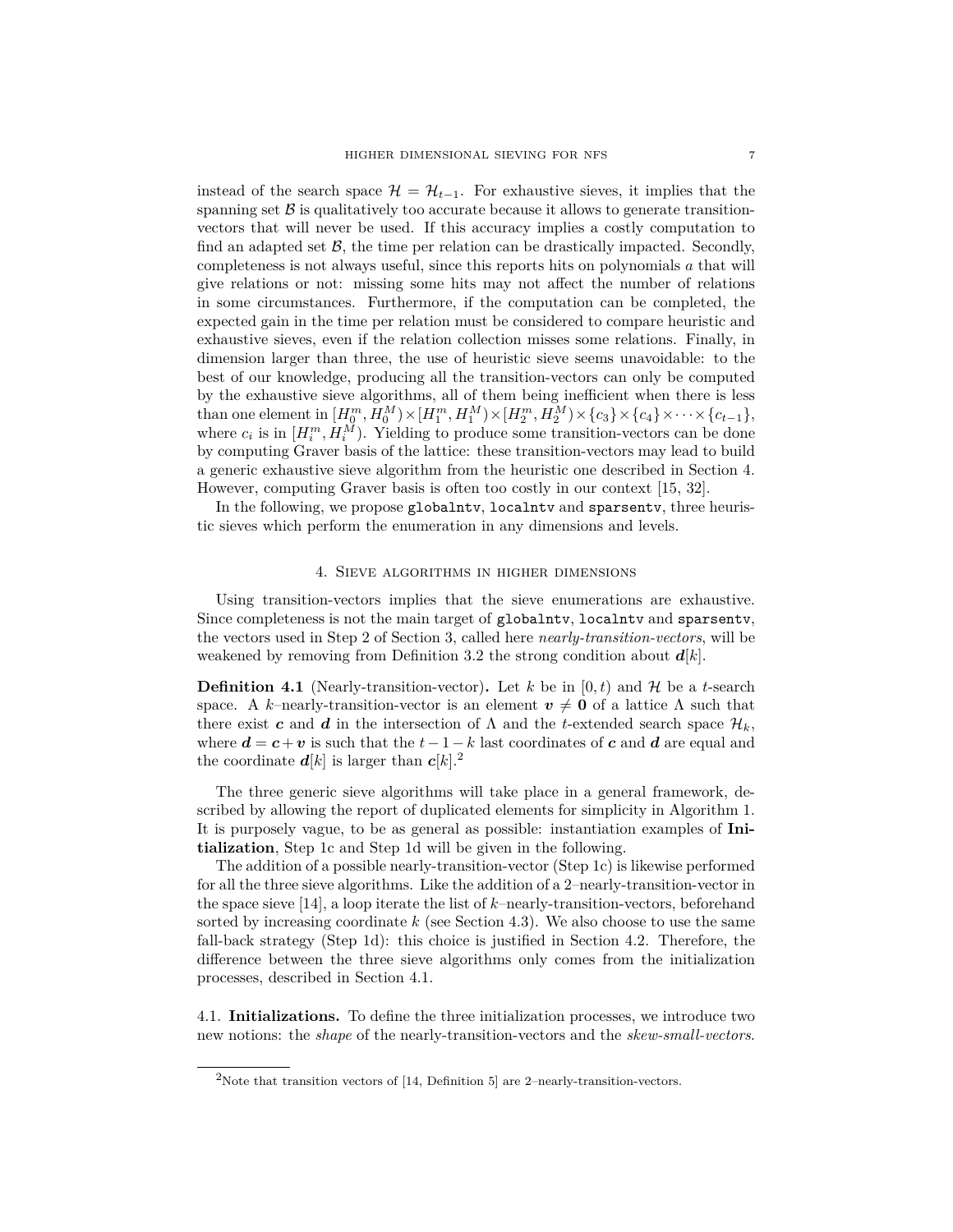<span id="page-7-1"></span><span id="page-7-0"></span>**Initialization:** Call a procedure that returns nearly-transition-vectors with respect to a search space H and a lattice  $\Lambda_{\mathfrak{Q}\mathfrak{R}}$  described as in Equation [\(1\)](#page-3-2). Set  $c$  to  $0$  and  $k$  to  $t-1$ .

#### <span id="page-7-5"></span><span id="page-7-4"></span><span id="page-7-2"></span>**Enumeration:**

- (1) While  $c[k] < H_k^M$ :
	- (a) Report *c*.
	- (b) If  $k > 0$ , call this enumeration procedure recursively with inputs *c* and *k* − 1.
	- (c) Find a *k*–nearly-transition-vector *v* from the one computed during **[Initialization](#page-7-1)**, such that adding *v* to *c* lands in the extended search space  $\mathcal{H}_{k-1}$  and  $c[k]$  is the smallest possible.
	- (d) If there does not exist such a *k*–nearly-transition-vector *v*, call a *fall-back strategy* that tried to produce a new element *c* in  $\Lambda_{\mathfrak{O}\mathfrak{R}} \cap \mathcal{H}$ , and therefore a new *k*-nearly-transition-vector.
- <span id="page-7-3"></span>(2) Recover *c* as it was when the procedure was called.
- (3) While  $c[k] \geq H_k^m$ , perform Step [1a,](#page-7-4) Step [1b,](#page-7-5) Step [1c](#page-7-2) and Step [1d](#page-7-3) by considering  $c - v$  instead of  $c + v$ .

Algorithm 1. Framework for globalntv, localntv and sparsentv.

4.1.1. *Preliminaries.* Even if the three initialization processes are different, the shapes of the nearly-transition-vectors are the same. The shape represents the expected magnitude of the coefficients of the nearly-transition-vectors with respect to a search space H and  $\Lambda_{\Omega}$ <sub>R</sub>. In this paragraph, the  $O(j)$  notation will denote a value smaller or almost equal to *j*. Let us recall the shape of the transition-vectors of the  $\ell$ -level sieve algorithms in three dimensions. Let  $I_i$  be the length of the interval  $[H_i^m, H_i^M)$ . When  $\ell = 0$ , the shape is equal to  $(O(r), O(1), O(1))$ ; the one for  $\ell = 1$  is  $(O(I_0), O(r/I_0), O(1))$ ; the one for  $\ell = 2$  is  $(O(I_0), O(I_1), O(r/(I_0 I_1)))$ . This shape is generalized, as  $(I_0, I_1, \ldots, I_{\ell-1}, r/(I_0 \times I_1 \times \cdots \times I_{\ell-1}), 1, 1, \ldots, 1)$ , given a level  $\ell$  of a sieve algorithm and removing the  $O(\cdot)$  for clarity.

The initialization processes of the three sieve algorithms does not ensure that the produced vectors are nearly-transition-vectors. They build skew-small-vectors, that are lattice vectors whose coefficients try to follow the shape. Even if Definition [4.2](#page-7-6) will not capture it, skew-small-vectors are build to be almost nearly-transitionvectors: a *k*-skew-small-vector *v* is a *k*-nearly-transition-vector if  $|v[i]| < I_i$ .

<span id="page-7-6"></span>**Definition 4.2** (Skew-small-vector). Let *k* be in  $[0, t)$ . A *k*–skew-small-vector is an element  $v \neq 0$  of a lattice  $\Lambda$  such that there exist *c* and *d* in  $\Lambda$ , where  $d = c + v$ is such that the  $t-1-k$  last coordinates of c and d are equal and the coordinate  $d[k]$  is larger than  $c[k]$ .

4.1.2. *Three initialization processes.* The three initialization processes try to generate a large number of nearly-transition-vectors, given the level  $\ell$  of the sieve algorithms. They begin by building a basis  $\beta$  of  $\Lambda_{\mathfrak{M}}$  whose basis vectors are skewsmall-vectors. Nearly-transition-vectors are afterwards build thanks to small linear combination of the basis vectors. The major difference between globalntv on the one hand, and localntv and sparsentv on the other is about the coefficients of the  $k$ –skew-small-vectors, where  $k > \ell$ . In localnty and sparsenty, the coordinate *k* is enforced to 1, and even to 0 for the coordinates  $\ell + 1$  to  $k - 1$  in sparsentv.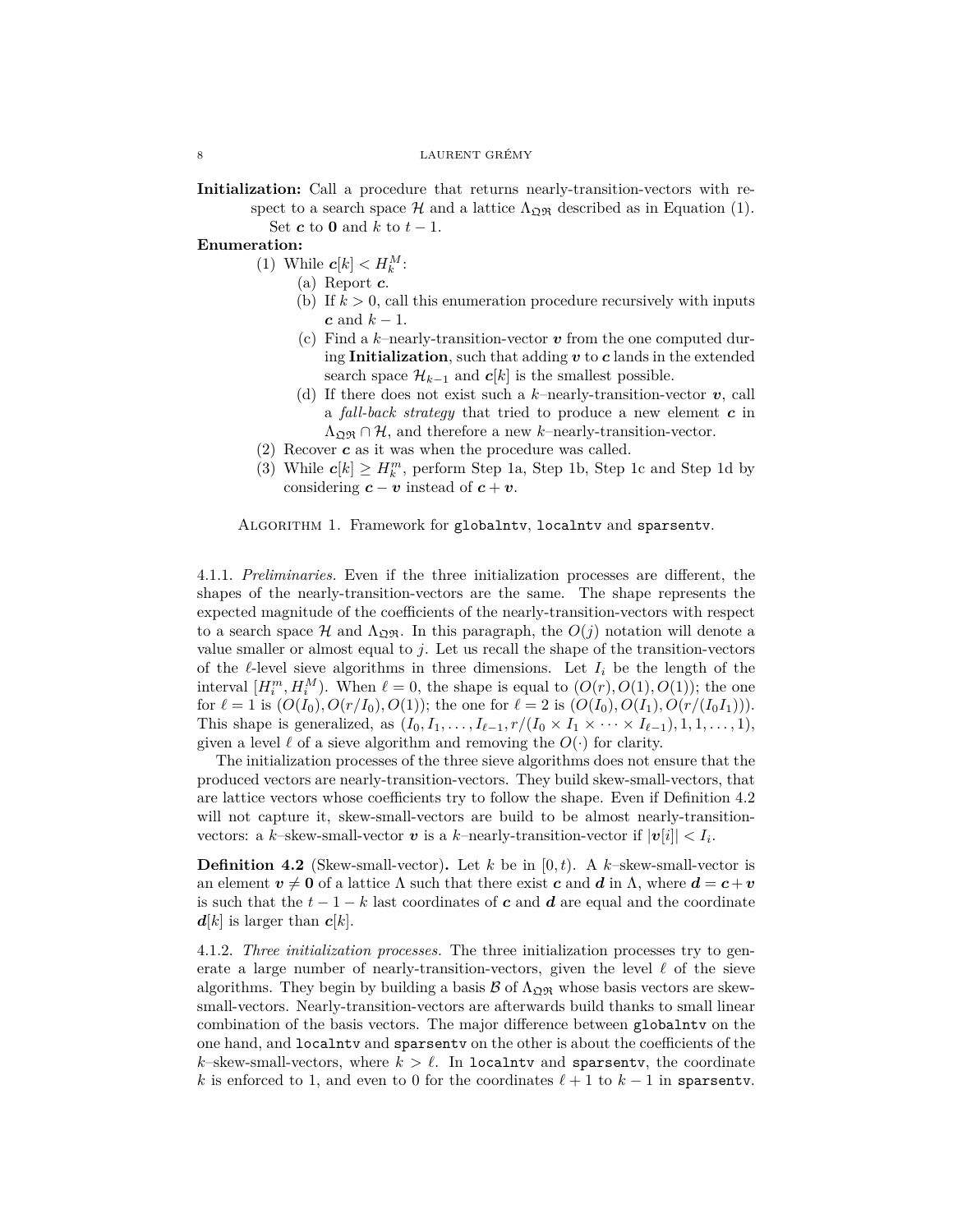This comes from a crude interpretation of the magnitude of the coefficients given by the shape. To build the *k*–skew-small-vectors, where  $k \leq \ell$  for localntv and sparsentv or all of them for globalntv, the initialization processes compute a skew basis of a (sub)lattice, that is a basis formed by skew-small-vectors. The basis  $\beta$  is build thanks to:

- a skew basis reduction of  $\{b_0, b_1, \ldots, b_{t-1}\}$  for globalntv;
- a skew basis reduction of  $\{b_0, b_1, \ldots, b_\ell\}$  followed by, for *k* in  $[\ell + 1, t)$ , a reduction of  $b_k$  by its closest vector in  $\{b_0, b_1, \ldots, b_{k-1}\}$  for localntv;
- a skew basis reduction of  $\{b_0, b_1, \ldots, b_\ell\}$  followed by, for *k* in  $[\ell + 1, t)$ , a reduction of  $b_k$  by its closest vector in  $\{b_0, b_1, \ldots, b_\ell\}$  for sparsenty.

To build possible nearly-transition-vectors, linear combinations of the skew basis vectors are performed, as well as computations of some vectors close to  $b_k$  in the corresponding sublattice instead of one for localntv and sparsentv. The patterns of the skew-small-vectors produced by the different initializations follow necessarily the ones reported in Table [3.](#page-8-1) Note that, when  $\ell = t - 2$ , localntv and sparsentv have the same initialization processes. When  $\ell = t - 1$ , the three initialization processes are the same.

<span id="page-8-1"></span>

|                | $k$ globalntv                   | localntv                      | sparsentv                     |
|----------------|---------------------------------|-------------------------------|-------------------------------|
|                | $0 \quad (>0,0,0,0,0)$          | (> 0, 0, 0, 0, 0)             | (> 0, 0, 0, 0, 0)             |
|                | $(\cdot, > 0, 0, 0, 0)$         | $(\cdot, > 0, 0, 0, 0)$       | $(\cdot, > 0, 0, 0, 0)$       |
| $\overline{2}$ | $(\cdot, \cdot, > 0, 0, 0)$     | $(\cdot, \cdot, > 0, 0, 0)$   | $(\cdot, \cdot, > 0, 0, 0)$   |
| 3              | $(\cdot, \cdot, \cdot, > 0, 0)$ | $(\cdot,\cdot,\cdot,1,0)$     | $(\cdot, \cdot, \cdot, 1, 0)$ |
| 4              | $(\cdot,\cdot,\cdot,\cdot>0)$   | $(\cdot,\cdot,\cdot,\cdot,1)$ | $(\cdot, \cdot, \cdot, 0, 1)$ |
|                |                                 |                               |                               |

TABLE 3. Patterns of the *k*–skew-small-vectors, where  $\ell = 2$  and  $t = 5$ .

<span id="page-8-0"></span>4.2. **A common fall-back strategy.** At this step, all the additions to  $c$  in  $\Lambda_{\mathfrak{Q}\mathfrak{R}} \cap$ *H* of a *k*−nearly-transition-vector fail to land in  $\mathcal{H}_{k-1}$ . The additions of *v*, a *k*−skewsmall-vector, are necessarily out of  $\mathcal{H}_{k-1}$ . Since no *k*–skew-small-vector allows to stay in  $\mathcal{H}_{k-1}$ , a possible *k*–nearly-transition-vector must have some smaller coordinates. Vectors close to  $c + v$  in the sublattice formed by  $\{b_0, b_1, \ldots, b_{k-1}\}\$  may allow from  $c + v$  to obtain such a *k*–nearly-transition-vector. Let *e* be such a vector: subtract  $e$  to  $c + v$  will shrink the  $k$  first coefficients of  $c + v$ . If  $c + v - e$  fits in the search space,  $v - e$  is a new *k*-nearly-transition-vector. If not, set *c* to  $c + v - e$ and rerun this procedure, until  $c + v - e$  fits in H or its coordinate k is larger than *H*<sup>*M*</sup>. The different steps of this fall-back strategy are, *c* in  $\Lambda_{\mathfrak{Q}\mathfrak{R}} \cap \mathcal{H}$  and *k* in [0, *t*):

- <span id="page-8-2"></span>(1) While  $c[k] < H_k^M$ 
	- (a) For all *k*–skew-small-vectors *v*
		- (i) Compute some vectors close to  $c + v$  in the sublattice generated by  ${\bf \{b_0, b_1, \ldots, b_{k-1}\}$  and store them in the list *E*.
		- (ii) For all  $e$  in  $E$ , return  $c + v e$  if  $c + v e$  is in  $H$ .
	- (b) Set **c** to one of the vector  $c + v e$  computed previously.
- <span id="page-8-3"></span>(2) Return fail.

If this procedure does not fail, the new element in  $\mathcal H$  is the output of this procedure and *v* − *e* is the new *k*–nearly-transition-vector, computed by the difference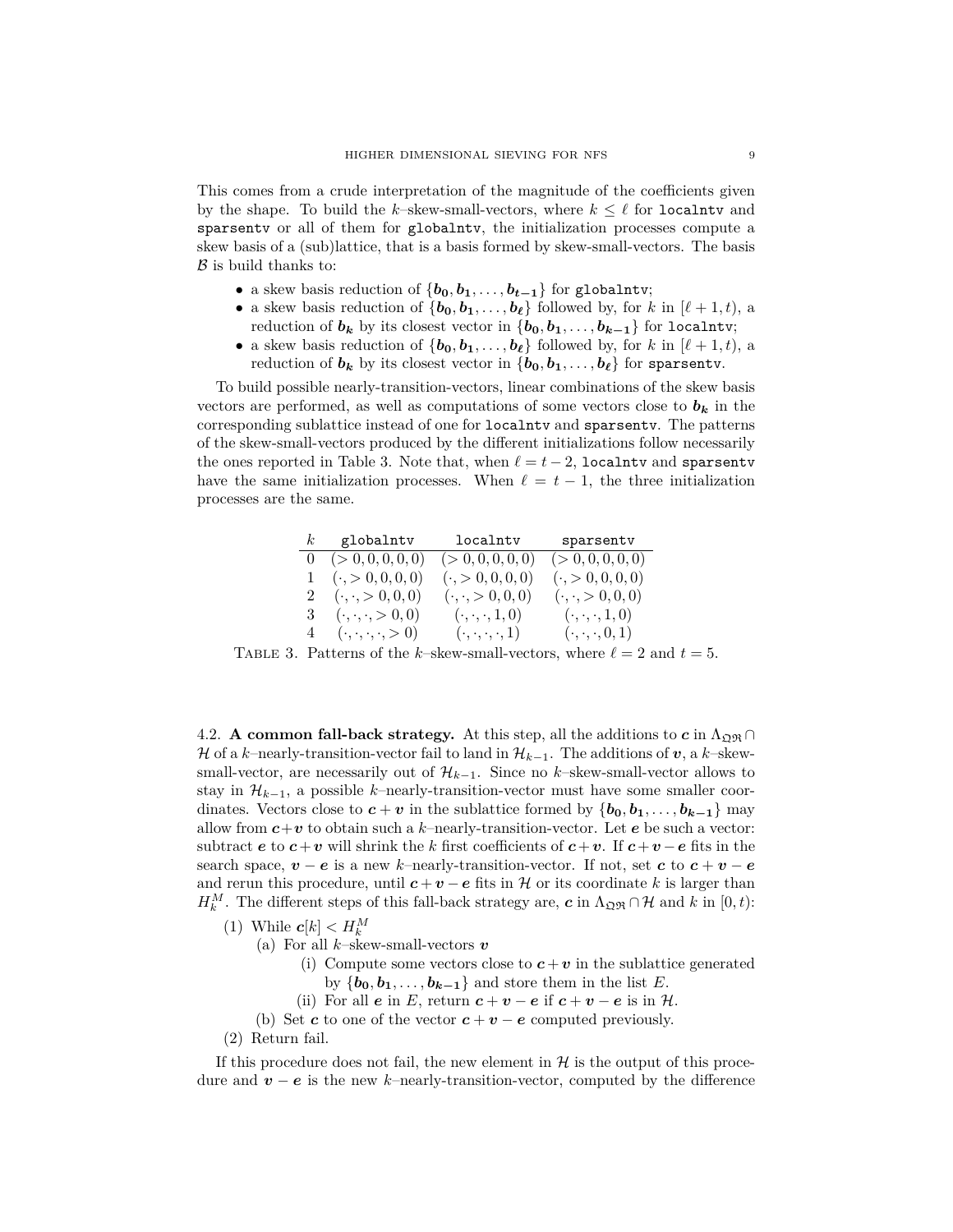between the output and the input vectors of the fall-back procedure and inserted in the lists of *k*–nearly-transition-vectors and *k*–skew-small-vectors for further use.

This fall-back strategy is costly since it requires to solve a or multiple closest vector problem instances in Step [1\(a\)i,](#page-8-2) iterate all the *k*–skew-small-vectors and loop while  $H_k^M$  is not reached. The condition to use such a strategy must therefore be carefully studied. If  $k \leq \ell$ , the average number of elements with the same  $(t - k - 1)$ th last coordinate is equal to one, from the Definition [3.1](#page-4-2) of the level. If no precomputed  $k$ –nearly-transition-vectors allows to find a new element in  $H$ , then, most likely, there do not exist such elements. However, if  $k > \ell$ , there are generically more chances that such an element exists. The fall-back strategy is therefore applied only when  $k > \ell$ . This condition must be study a little bit more carefully. If  $\ell = t - 1$ , the  $t - 1$  first coordinates of  $c + v$  out of H must be shrunk, where *v* is a  $\ell$ –skew-small-vector. Therefore, when  $k = t - 1$ , the close vector *e* is a linear combination of  $\{b_0, b_1, \ldots, b_{t-2}\}$ . Since this strategy allows to modify the maximal number of coordinates without changing the last non-zero one, the strategy allows to increase the chance to find a new element. Another strategy is proposed in Section [4.4,](#page-9-0) but is specific to sparsentv.

<span id="page-9-1"></span>4.3. **Formal algorithms.** The pseudo-code of the addition of a nearly-transitionvector and the fall-back strategy are given respectively in Function [add](#page-9-2) and in Function [fbadd](#page-9-3). They return an element in the intersection of  $\Lambda_{\mathfrak{OR}}$  and H or an element out of  $H$  to stop the enumeration of a subset of  $H$ . The lists  $T$  and  $S$ consist of *t* lists containing respectively nearly-transition-vectors and skew-smallvectors (e.g.,  $k$ –nearly-transition-vectors are stored in  $T[k]$ ). Each list  $T[k]$  and  $S[k]$ are sorted by increasing coordinate *k*. Given an element  $c$  of  $\Lambda_{\mathfrak{Q}\mathfrak{R}}$  and an integer *i*, the function CVA (Close Vectors Around a targeted element) returns a list of some lattice vectors close to *c* in the sublattice of  $\Lambda_{\mathfrak{Q}\mathfrak{R}}$  generated by  $\{b_0, b_1, \ldots, b_i\}$ .

FUNC. add $(c, k, \mathcal{H}, T, S, \Lambda_{\mathfrak{Q}\mathfrak{R}}, \ell)$ **for**  $v \in T[k]$  **do**  $\parallel$  **if**  $c + v \in \mathcal{H}_{k-1}$  then return  $c + v$ ; **if**  $k > \ell$  *or*  $k = t - 1$  **then**  $e \leftarrow \texttt{fbadd}(c, k, \mathcal{H}, S, \Lambda_{\mathfrak{Q}\mathfrak{R}});$  $e \leftarrow \texttt{fbadd}(c, k, \mathcal{H}, S, \Lambda_{\mathfrak{Q}\mathfrak{R}});$  $e \leftarrow \texttt{fbadd}(c, k, \mathcal{H}, S, \Lambda_{\mathfrak{Q}\mathfrak{R}});$ **if**  $e \in \mathcal{H}$  **then**  $T[k] \leftarrow T[k] \cup \{e-c\};$  $S[k] \leftarrow S[k] \cup \{e-c\};$  $c \leftarrow e$ ; **else**  $c \leftarrow (H_0^M, H_1^M, \ldots, H_{t-1}^M); \; / \neq \mathcal{H}$ **return** *c*; FUNC. fbadd $(c, k, \mathcal{H}, S, \Lambda_{\mathfrak{OB}})$ while  $c[k] < H_k^M$  do  $L \leftarrow \emptyset$ ; **for**  $v \in S[k]$  **do**  $E \leftarrow \texttt{CVA}(c + v, k - 1, \Lambda_{\mathfrak{Q}\mathfrak{R}});$ for  $\textit{\textbf{e}} \in E$  do **if**  $c + v - e \in H$  **then** *return*  $c + v - e$ ;  $L \leftarrow L \cup \{c + v - e\};$ set *c* to an element of *L*; **return** *c*;  $\angle$  //  $\notin \mathcal{H}$ 

<span id="page-9-3"></span><span id="page-9-2"></span><span id="page-9-0"></span>4.4. **A specific fall-back strategy.** Unlike the previous fall-back strategy, we describe here a specific one which allows to recover all the sieve algorithms of Section [3.](#page-4-0) This specific fall-back strategy is designed for sparsentv by exploiting the specific patterns of the skew-small-vectors of sparsentv. It can be more costly but can report a larger number of elements. To completely recover exhaustive sieve algorithms, the *k*–skew-small-vectors used in the sieve algorithms must have their coordinate *k* equal to 1, when  $k > l$ .

When the fall-back strategy is called, the coefficient of  $c + v$ , where *c* is in  $\Lambda_{\mathfrak{D}\mathfrak{R}} \cap \mathcal{H}$  and  $v$  is a *k*-skew-small-vector, are shrunk with vectors close to  $c + v$  in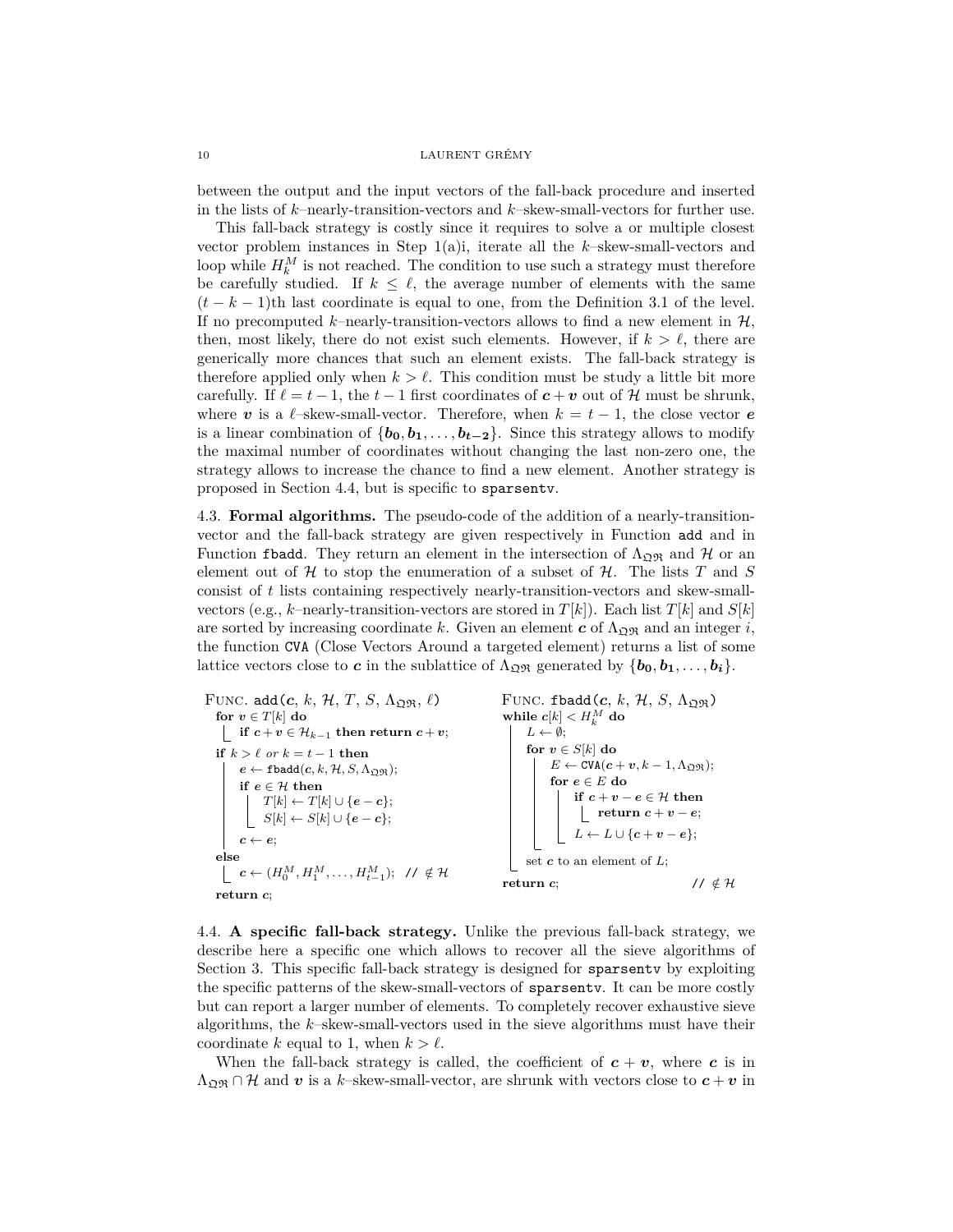the sublattice generated by  $\{b_0, b_1, \ldots, b_\ell\}$  instead of  $\{b_0, b_1, \ldots, b_{k-1}\}$ , to keep unchanged the coordinates  $\ell + 1$  to  $t - 1$  of  $c + v$ . Let *e* be a vector subtracted to  $c + v$  to shrink its coefficients. If  $c + v - e$  fits in  $H$ , a new element in the intersection of  $\Lambda_{\mathfrak{Q}\mathfrak{R}}$  and  $\mathcal H$  is found, as well as a new *k*–nearly-transition-vector.

If  $k > \ell + 1$ , the coordinates  $\ell + 1$  to  $k - 1$  of **c** have not been modified, and therefore, some cuboids of dimension  $\ell + 1$  were not explored to try to find a new starting point: to explore them, this procedure must be called with inputs one of the vectors generated previously and  $k - 1$ . If all the recursions fail to find a new element in the intersection of the lattice and the search space,  $c$  is set to  $c + v - e$ and this procedure is redone with inputs  $c$  and  $k$ , until a generated element fits in the  $\mathcal{H}$  or its coordinate  $k$  is larger than  $H_k^M$ . The different steps of this generation are the same as the ones described in Section [4.2,](#page-8-0) except that after Step [1b,](#page-8-3) the following instruction is added:

- (1) While  $c_t[k] < H_k^M$ 
	- (c) If  $k-1 > \ell$ , use this fall-back procedure (additive or subtractive case) with  $c$  and  $k-1$  as inputs and return the result if it does not fail.

...

### 5. Analyzes of the generic sieves

<span id="page-10-0"></span>Practical generic sieve algorithms are of two types: exhaustive for the levels  $\ell = 0$ and  $\ell = 1$ , and heuristic for all levels<sup>[3](#page-10-1)</sup>. For levels  $\ell = 0$  and  $\ell = 1$ , using heuristic algorithms make almost no sense, since generically, the exhaustive algorithms are optimal in term of running time. For larger levels, the practical gain obtained by using the space sieve lets us expect an improvement since exhaustive sieves are not adapted to such levels. However, heuristic sieves do not ensure completeness of the enumeration: if substantially many relations are not reported, the time per relation can negatively be impacted and can eventually be worse than with exhaustive sieves.

To evaluate the practicability of the three new sieve algorithms, we analyze them practically thanks to a Sage implementation of the three sieves named ntv.sage (provided in CADO-NFS), mainly implemented to test accuracy of the enumeration processes, see Section [5.1.](#page-10-2) Even if the implementation is not optimized to test running time, we can extrapolate some tendency about the efficiency of the sieves, see Section [5.2.](#page-12-0) The practical experiments were done on random lattices<sup>[4](#page-10-3)</sup> having the shape of Equation [\(1\)](#page-3-2), whose volume is adapted to fit for the tested levels.

<span id="page-10-2"></span>5.1. **Accuracy.** The quality criteria to test accuracy reported in Table [4](#page-11-0) are:

- the number of produced skew-small-vectors, adjusted thanks to the number of the small linear combinations and close vectors,
- the number of iterations of the while loop in the fall-back strategy and
- the relative error between the expected number of elements to be enumerated  $(\#\mathcal{H}/r)$  and the number of reported elements.

The relative error informs about the accuracy of the algorithm. A large relative error likely means that the nearly-transition-vectors have too large coordinates. A

<sup>(2)</sup> Return fail.

<span id="page-10-1"></span><sup>3</sup>Combining the 3D-lattice sieve [\[19\]](#page-14-21) and Section [4.4](#page-9-0) may lead to obtain an 2-level exhaustive generic sieve algorithm, but we did not manage to fully implement the 3D-lattice sieve.

<span id="page-10-3"></span><sup>&</sup>lt;sup>4</sup>From the point of view of a practical sieving procedure, lattices describing ideals of a same or different factor bases, or random lattices, are treated similarly.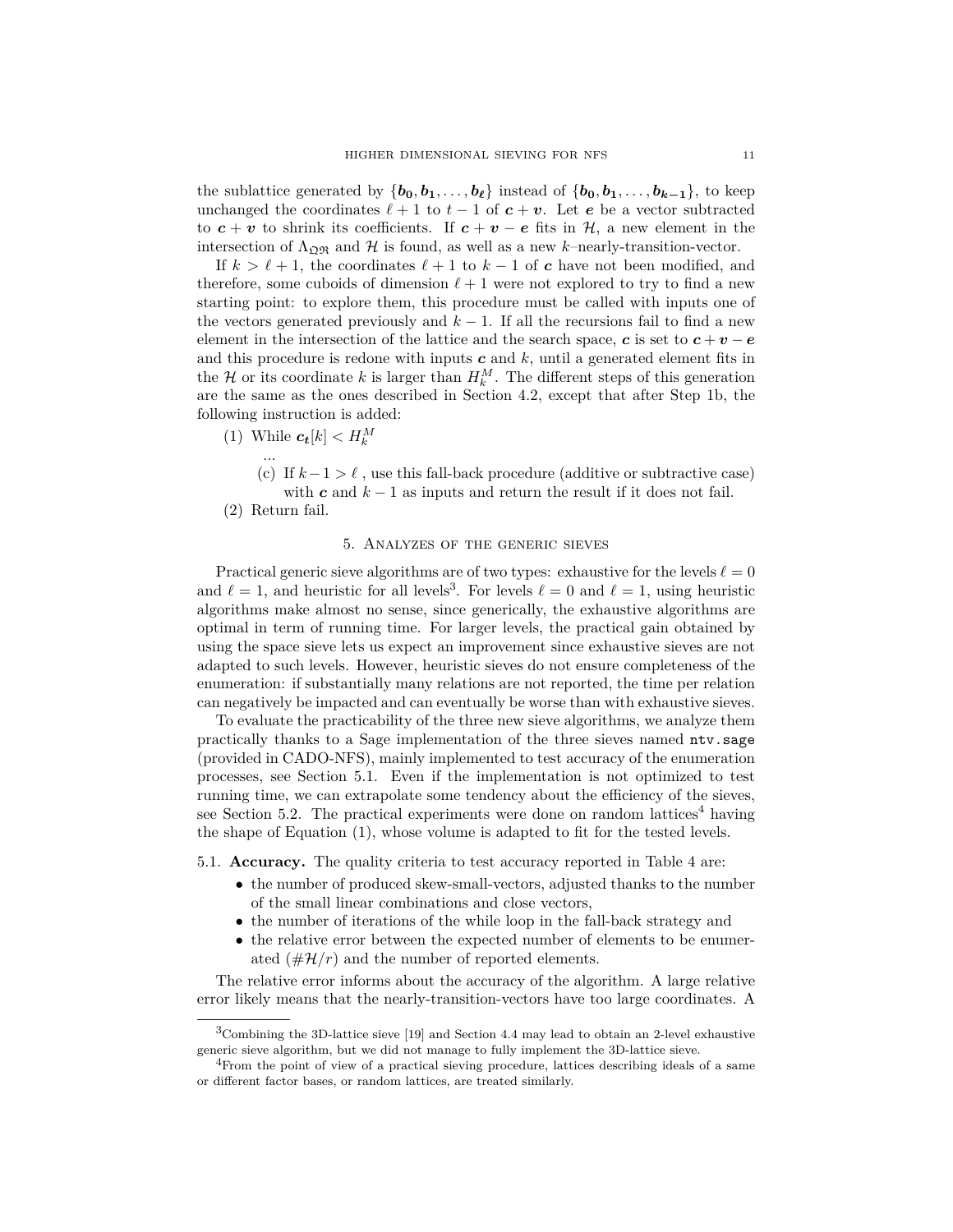few more linear combinations during the initialization may solve this problem. The criterion about the fall-back strategy informs about the global effort on discovering new nearly-transition-vectors or stopping regularly the enumeration process, as the number of generated skew-small-vectors about the global effort on the initialization. The combination of these three criteria is needed since, e.g., generating a huge amount of skew-small-vectors will decrease quantitatively the two other criteria by putting solely too much effort on the initialization.

Since the patterns of the skew-small-vectors of localntv and sparsentv are constrained, their relative errors are expected to be better (i.e., smaller) than the one with globalntv. Since the initialization is less under control with globalntv, the number of skew-small-vectors may be often (much) larger for globalntv; however, the number of calls to the fall-back strategy is expected to be lower.

<span id="page-11-0"></span>

|                                                                      |                                        |  |  |  | globalntv $(\ell = 2)$   localntv $(\ell = 2)$   globalntv $(\ell = 3)$ |  |  |                                                                                                                               |  |  |  |      |
|----------------------------------------------------------------------|----------------------------------------|--|--|--|-------------------------------------------------------------------------|--|--|-------------------------------------------------------------------------------------------------------------------------------|--|--|--|------|
|                                                                      |                                        |  |  |  |                                                                         |  |  | min med max mean min med max mean min med max mean                                                                            |  |  |  |      |
| $#$ ssys                                                             |                                        |  |  |  |                                                                         |  |  |                                                                                                                               |  |  |  |      |
| $#$ fbs                                                              | $\begin{array}{cc} \hline \end{array}$ |  |  |  |                                                                         |  |  | 2.0 61 3.1   0 3.0 61 4.3    0 12.0 65                                                                                        |  |  |  | 20.0 |
| rel. err.   0.0 2.6 95.7 10.1   0.0 1.2 96.7 5.8    0.0 0.0 75.0 2.0 |                                        |  |  |  |                                                                         |  |  |                                                                                                                               |  |  |  |      |
|                                                                      |                                        |  |  |  |                                                                         |  |  | (A) Experiments on $2^{14}$ lattices where $\mathcal{H} = [-2^6, 2^6)^3 \times [0, 2^6)$ $(t = 4, \# \mathcal{H} = 2^{27})$ . |  |  |  |      |

|                                                                                                                                     | globalntv $(\ell = 2)$   localntv $(\ell = 2)$ |         |  |                |  |  |  |                     | sparsenty $(\ell = 2)$ |  |                  |       |  |
|-------------------------------------------------------------------------------------------------------------------------------------|------------------------------------------------|---------|--|----------------|--|--|--|---------------------|------------------------|--|------------------|-------|--|
|                                                                                                                                     | min                                            |         |  | med max mean   |  |  |  | min med max mean    |                        |  | min med max mean |       |  |
| $#$ ssys                                                                                                                            | 364                                            |         |  |                |  |  |  |                     |                        |  |                  |       |  |
| $#$ fbs                                                                                                                             | $\begin{matrix} \end{matrix}$                  | 5.0 712 |  | 18.3 0 9.0 591 |  |  |  | $20.0$   0 13.0 332 |                        |  |                  | 22.0  |  |
| rel. err.   0.0 1.5 36.1 6.4   0.0 1.6 50.0 5.6   0.0 2.0 49.0                                                                      |                                                |         |  |                |  |  |  |                     |                        |  |                  | - 5.9 |  |
| (B) Experiments on 2 <sup>7</sup> lattices where $\mathcal{H} = [-2^4, 2^4)^5 \times [0, 2^4)$ $(t = 6, \# \mathcal{H} = 2^{29})$ . |                                                |         |  |                |  |  |  |                     |                        |  |                  |       |  |

|                                                                                                                                     |                               |     |     |              | globalntv $(\ell = 3)$   localntv $(\ell = 3)$ |  |  |                              | sparsenty $(\ell = 3)$ |          |                  |        |  |
|-------------------------------------------------------------------------------------------------------------------------------------|-------------------------------|-----|-----|--------------|------------------------------------------------|--|--|------------------------------|------------------------|----------|------------------|--------|--|
|                                                                                                                                     | $+$ min $-$                   |     |     | med max mean |                                                |  |  | min med max mean             |                        |          | min med max mean |        |  |
| $#$ ssys                                                                                                                            | 364                           |     |     |              |                                                |  |  |                              |                        |          |                  |        |  |
| $#$ fbs                                                                                                                             | $\begin{matrix} \end{matrix}$ | 8.0 | 142 |              |                                                |  |  | $13.3$   0 12.0 186 16.8   0 |                        | 14.0 161 |                  | - 18.1 |  |
| rel. err.   $0.0$ 2.7 54.4 7.7   $0.0$ 3.3 47.7 6.9   $0.0$ 3.2 48.8 6.8                                                            |                               |     |     |              |                                                |  |  |                              |                        |          |                  |        |  |
| (c) Experiments on 2 <sup>7</sup> lattices where $\mathcal{H} = [-2^4, 2^4)^5 \times [0, 2^4)$ $(t = 6, \# \mathcal{H} = 2^{29})$ . |                               |     |     |              |                                                |  |  |                              |                        |          |                  |        |  |

|                                                                                                                                     |                                           |  |  |                                                     | globalntv $(\ell = 4)$   localntv $(\ell = 4)$   globalntv $(\ell = 5)$ |  |     |                                   |     |  |                       |  |
|-------------------------------------------------------------------------------------------------------------------------------------|-------------------------------------------|--|--|-----------------------------------------------------|-------------------------------------------------------------------------|--|-----|-----------------------------------|-----|--|-----------------------|--|
|                                                                                                                                     |                                           |  |  | min med max mean                                    |                                                                         |  |     | min med max mean min med max mean |     |  |                       |  |
| $#$ ssys                                                                                                                            | 364                                       |  |  |                                                     |                                                                         |  | 153 |                                   | 364 |  |                       |  |
| $#$ fbs                                                                                                                             | $\begin{array}{ccc} & & 0 \\ \end{array}$ |  |  | $1.0 \quad 10 \quad 1.8 \quad 0 \quad 3.0 \quad 10$ |                                                                         |  |     |                                   |     |  | $3.3$    0 8.5 17 8.3 |  |
|                                                                                                                                     |                                           |  |  |                                                     |                                                                         |  |     |                                   |     |  |                       |  |
| (D) Experiments on 2 <sup>7</sup> lattices where $\mathcal{H} = [-2^4, 2^4)^5 \times [0, 2^4)$ $(t = 6, \# \mathcal{H} = 2^{29})$ . |                                           |  |  |                                                     |                                                                         |  |     |                                   |     |  |                       |  |

TABLE 4. Experiments on the three sieves: "# ssvs" corresponds to Criterion [5.1,](#page-10-2) " $#$  fbs" to Criterion [5.1](#page-10-2) and "rel. err." to Criterion [5.1.](#page-10-2)

The accuracy of the algorithms seems more than sufficient for the majority of the lattices, both in four and six dimensions. The maximal values of all the tables can be impressive, but occur only for a sufficiently small number of skewed lattices: since the enumeration in such lattices may be costly, it can be better to avoid them or at least, to be not too accurate.

In four dimensions, the accuracy is combined with a reasonable number of produced skew-small-vectors. The criteria do not help to determine which of the 2-level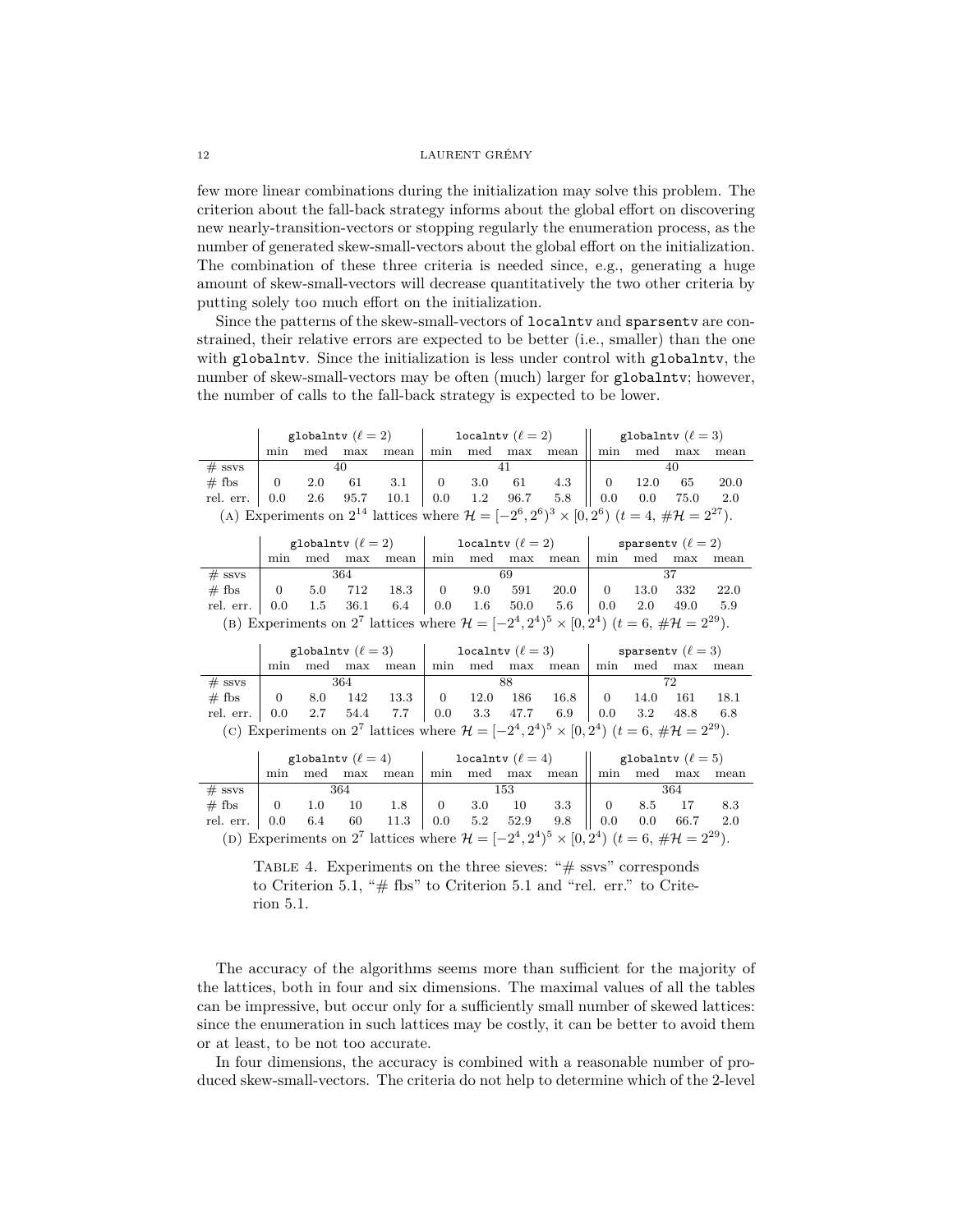localntv and globalntv is the most suitable algorithm. The running time estimations may help to decide. At level  $\ell = 3$ , the number of calls to the fall-back strategy can be an issue but may be under control in a careful implementation.

The situation is mitigated in dimension six. Except for the 2-level sparsentv, the number of skew-small-vectors is huge, which disqualify with this setting all the sieves at any level. In addition, the number of calls to the fall-back strategy at level  $\ell = 2$ and  $\ell = 3$  indicates that the produced nearly-transition-vectors are of poor quality. If dimension six sieving would be feasible, it will need more investigation; however, using cuboid search spaces is probably a too hard constraint that implies a hardness, or even an impossibility, for the sieving process. In addition, the initialization of the norms in higher dimensions implemented in CADO-NFS [\[43\]](#page-15-8) is actually too slow for dimension larger than six by preserving a relative accuracy. It confirms the hardness of the relation collection above dimension four.

<span id="page-12-0"></span>5.2. **Running time.** From the previous section, only four-dimensional sieving seems an option. We compare, at levels  $\ell = 2$  and  $\ell = 3$ , the new sieves with the state-of-the-art sieve algorithms and also between themselves.

**Comparison with the plane sieve.** The 2-level globalntv and localntv are compared with the most efficient existing sieve algorithm, which is the (generalized) plane sieve. Our implementation of the plane sieve is however a bit incomplete: we implement the fall-back strategy of Section [4.4](#page-9-0) without enforcing the coordinate *k* of the *k*–skew-small-vectors to be equal to 1. This implementation may be a bit faster than a complete plane sieve. On  $2^{10}$  lattices, globalntv and localntv are faster than our generalized plane sieve, with localntv slightly faster than globalntv. Since the accuracy of the two heuristic sieve algorithms is quite good, both sieves must be consider as an alternative to the plane sieve.

**Comparison of the new sieves.** The 3-level globalntv is also compared with the 2-level globalntv and localntv on  $2^{10}$  lattices. Unlike the previous comparisons, the results can be puzzling. Indeed, for lattices where the 3-level globalntv is expected to be efficient, the 2-level localntv is less than 1*.*5 time faster. Furthermore, the 2-level localntv is more than 3 time faster than the 2-level globalntv. Before explaining these results, we first remark that, in this situation, the three studied sieves algorithms share the same condition to use or not the fall-back strategy. The second remark comes from a detail of our implementation. Since accuracy is our main concern, Step [1b](#page-8-3) of the fall-back strategy in Section [4.2](#page-8-0) sets *c* to one of the computed elements with the smallest coordinate *k* (i.e., the first element, since the list of *k*–nearly-transition-vectors is sorted by increasing coordinate *k*).

The 2-level globalntv and localntv produce more or less the same nearlytransition-vectors, despite different produced skew-small-vectors. The 3–skew-smallvectors are less numerous and have smaller coordinates with localntv than with globalntv. Then, if the for loop on the *k*–skew-small-vectors (Step [1a\)](#page-3-1) fails to find an element in  $H$  in both sieves, and if the coordinate  $k$  of the first  $k$ –skew-smallvectors is the same for both sieves (this two situations often occur), localntv is faster than globalntv.

Between the 3-level globalntv and the 2-level localntv, the situation shares some of the observations made previously. However, this time, globalntv produces nearly-transition-vectors and skew-small-vectors of better quality than localntv: in some cases, globalntv is faster than localntv, but if the situations become the same as in the previous analysis, localntv stays faster. We believe that a careful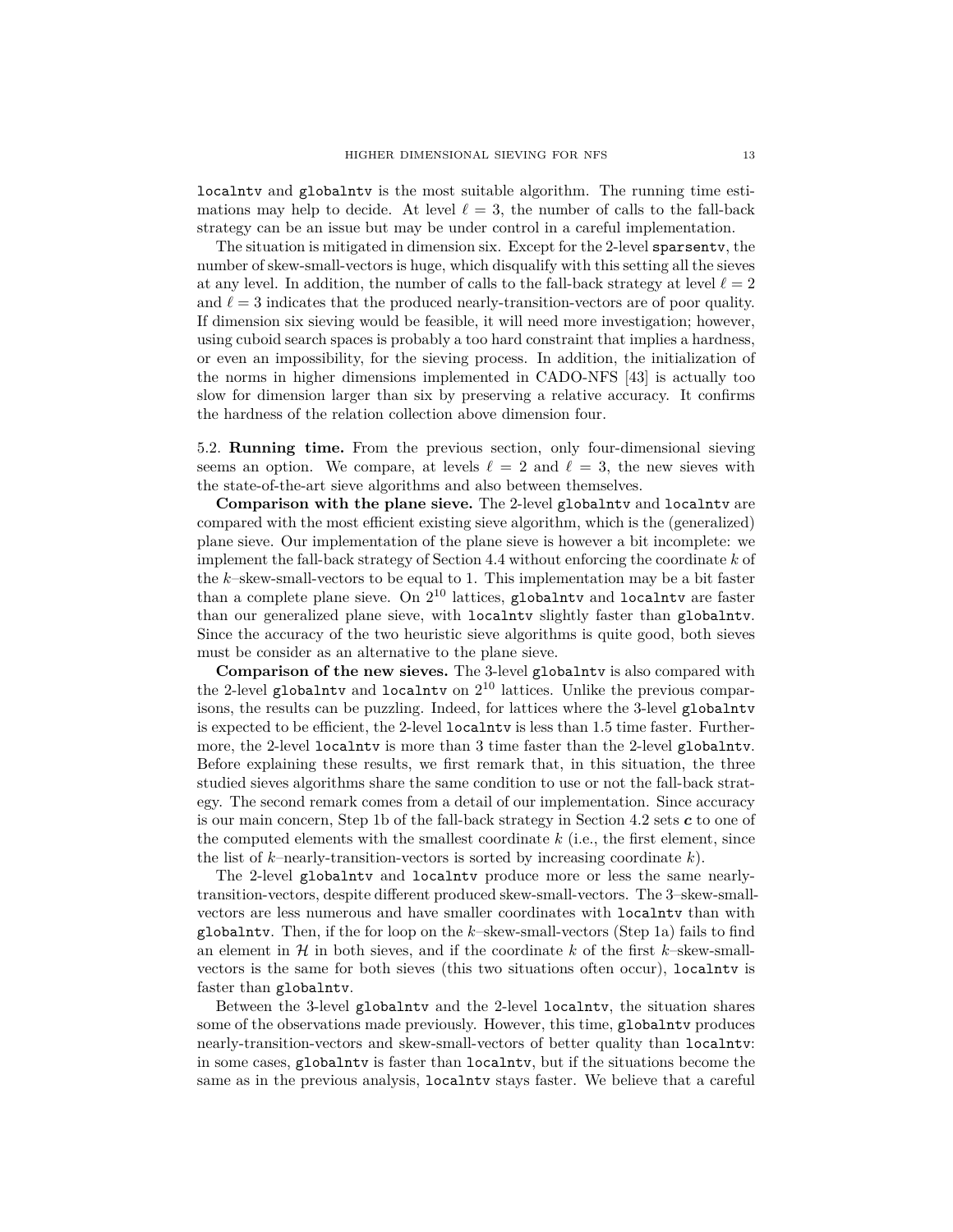study of the different parts (especially how the linear combinations can produce useful vectors during the initialization of globalntv specialized in dimension four) of the algorithms will lead to an efficient implementation of the 3-level globalntv.

## 6. Conclusion

In this article we propose algorithms to sieve in any dimensions in the intersection of a lattice and a cuboid, which is one of the challenges we list to have a practical implementation of the NFS*>*<sup>1</sup> algorithms. These algorithms allow to report a large portion of the elements in the intersection, faster than the previous generic sieve algorithms. We provide a reference implementation of these algorithms, allowing us to highlight their advantages and drawbacks for the accuracy and efficiency of the enumeration, and demonstrate the practicability of these sieves for dimension four, and the hardness of sieving in dimension six and above.

In a near future, we plan to integrate these algorithms, specialized in dimension four, in the existing implementations of  $NFS_1$  in CADO-NFS [\[43\]](#page-15-8) and extend it to NFS*<sup>&</sup>gt;*1. It will help key size estimations for pairings [\[30,](#page-14-4) [3\]](#page-13-11). However, since a practical computation of the relation collection with NFS*<sup>&</sup>gt;*<sup>1</sup> will be possible only with good polynomials  $f_0$  and  $f_1$ , we also plan to study quality criteria for such NFS algorithms. Further work includes also enumeration in non-cuboid search space.

**Acknowledgments.** The authors are grateful to Pierrick Gaudry and Marion Videau for numerous discussions and reviews of preliminary versions of this work, as well as Aurore Guillevic and Shashank Singh for numerous discussions about NFS. We also thank Damien Stehlé and the referees whose remarks helped us to improve the presentation of our results.

#### **REFERENCES**

- <span id="page-13-2"></span>1. S. Bai, C. Bouvier, A. Kruppa, and P. Zimmermann, *Better polynomials for GNFS*, Math. Comp. **85** (2016), no. 298, 861–873.
- <span id="page-13-9"></span>2. R. Barbulescu, *Algorithmes de logarithmes discrets dans les corps finis*, Ph.D. thesis, Université de Lorraine, 2013.
- <span id="page-13-11"></span>3. R. Barbulescu and S. Duquesne, *Updating key size estimations for pairings*, J. Cryptology **31** (2018), 1–39.
- <span id="page-13-1"></span>4. R. Barbulescu, P. Gaudry, A. Guillevic, and F. Morain, *Improving NFS for the discrete logarithm problem in non-prime finite fields*, EUROCRYPT 2015 (E. Oswald and M. Fischlin, eds.), LNCS, vol. 9056, Springer, 2015, pp. 129–155.
- <span id="page-13-5"></span>5. R. Barbulescu, P. Gaudry, and T. Kleinjung, *The Tower Number Field Sieve*, ASIACRYPT 2015 (T. Iwata and J. Cheon, eds.), LNCS, vol. 9453, Springer, 2015, pp. 31–55.
- <span id="page-13-6"></span>6. Y. Bistritz and A. Lifshitz, *Bounds for resultants of univariate and bivariate polynomials*, Linear Algebra and its Applications **432** (2010), no. 8, 1995–2005.
- <span id="page-13-3"></span>7. F. Boudot, *On Improving Integer Factorization and Discrete Logarithm Computation using Partial Triangulation*, Cryptology ePrint Archive, Report 2017/758, 2017.
- <span id="page-13-4"></span>8. J. Buhler, H. Lenstra, and C. Pomerance, *Factoring integers with the number field sieve*, The Development of the Number Field Sieve (A. Lenstra and H. Lenstra, eds.), Lecture Notes in Mathematics, vol. 1554, Springer, 1993, pp. 50–94.
- <span id="page-13-7"></span>9. H. Cohen, *A course in algorithmic algebraic number theory*, Graduate Texts in Mathematics, vol. 138, Springer, 2000, fourth printing.
- <span id="page-13-8"></span>10. D. Coppersmith, *Solving homogeneous linear equations over GF*(2) *via block Wiedemann algorithm*, Math. Comp. **62** (1994), no. 205, 333–350.
- <span id="page-13-10"></span>11. J. Franke and T. Kleinjung, *Continued fractions and lattice sieving*, SHARCS 2005, 2005.
- <span id="page-13-0"></span>12. D. Freeman, M. Scott, and E. Teske, *A Taxonomy of Pairing-Friendly Elliptic Curves*, J. Cryptology **23** (2010), 224–280.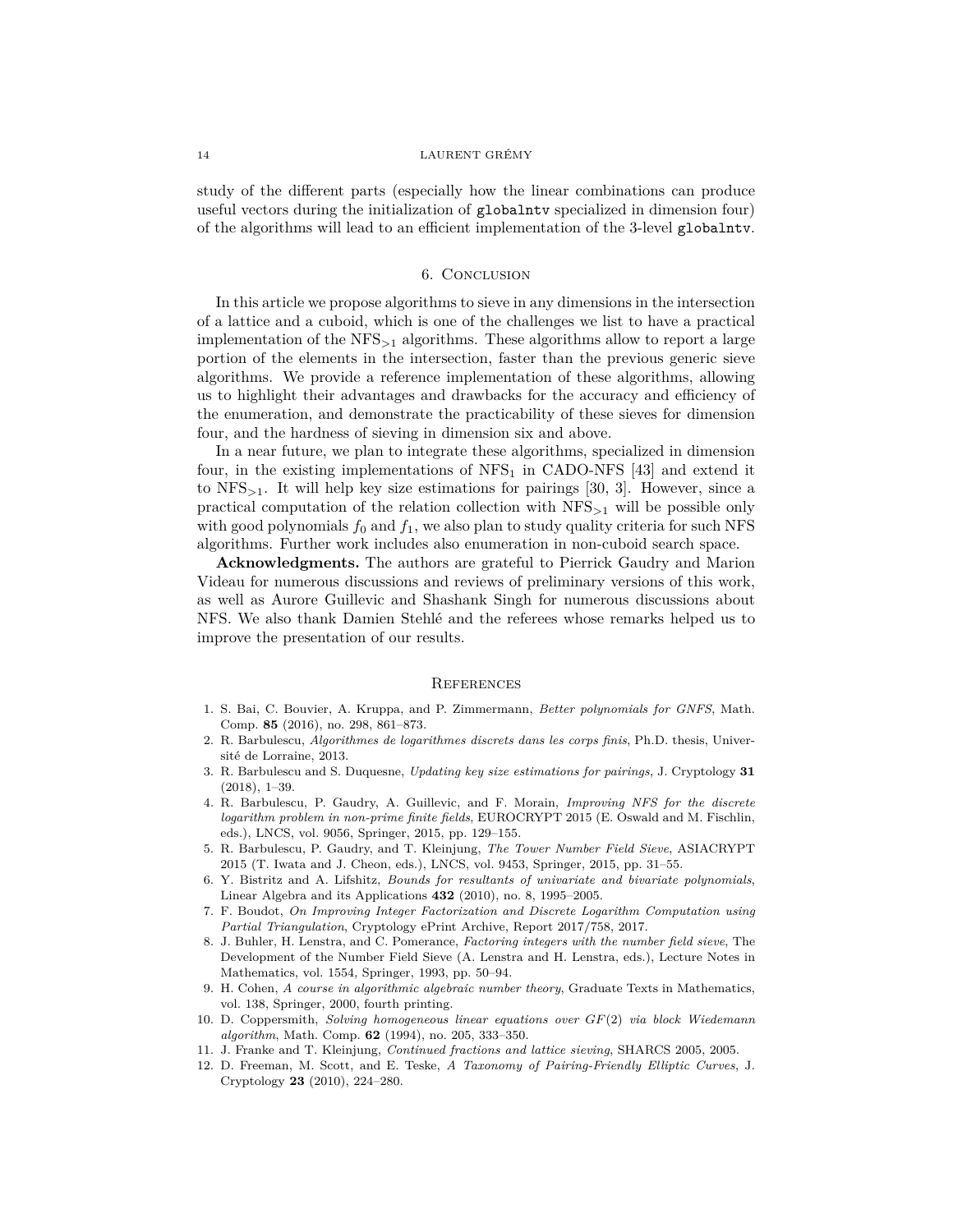- <span id="page-14-16"></span>13. J. Fried, P. Gaudry, N. Heninger, and E. Thomé, *A Kilobit Hidden SNFS Discrete Logarithm Computation*, EUROCRYPT 2017 (J.-S. Coron and J. Nielsen, eds.), LNCS, vol. 10210, Springer, 2017, pp. 202–231.
- <span id="page-14-13"></span>14. P. Gaudry, L. Grémy, and M. Videau, *Collecting relations for the number field sieve in GF*(*p* 6 ), LMS J. Comput. Math **19** (2016), no. A, 332–350.
- <span id="page-14-22"></span>15. J. Graver, *On the foundations of linear and integer linear programming I*, Mathematical Programming **9** (1975), no. 1, 207–226.
- <span id="page-14-6"></span>16. L. Grémy, A. Guillevic, F. Morain, and E. Thomé, *Computing discrete logarithms in*  $GF(p^6)$ , SAC 2017 (C. Adams and J. Camenisch, eds.), LNCS, vol. 10719, Springer, 2018, pp. 85–105.
- <span id="page-14-18"></span>17. A. Guillevic, *Faster individual discrete logarithms with the QPA and NFS variants*, Cryptology ePrint Archive, Report 2016/684, 2017.
- <span id="page-14-7"></span>18. K. Hayasaka, K. Aoki, T. Kobayashi, and T. Takagi, *An Experiment of Number Field Sieve for Discrete Logarithm Problem over*  $GF(p^{12})$ , Number Theory and Cryptography (M. Fischlin and S. Katzenbeisser, eds.), LNCS, vol. 8260, Springer, 2013, pp. 108–120.
- <span id="page-14-21"></span>19.  $\Box$ , *A construction of 3-dimensional lattice sieve for number field sieve over*  $\mathbb{F}_{p^n}$ , Cryptology ePrint Archive, 2015/1179, 2015.
- <span id="page-14-15"></span>20. A. Joux and C. Pierrot, *Nearly sparse linear algebra and application to discrete logarithms computations*, Contemporary Developments in Finite Fields and Applications (A. Canteaut, G. Effinger, S. Huczynska, D. Panario, and L. Storme, eds.), World Scientific Publishing Company, 2016, pp. 119–144.
- <span id="page-14-11"></span>21. A. Joux and R. Lercier, *Improvements to the General Number Field Sieve for discrete logarithms in prime fields*, Math. Comp. **72** (2003), no. 242, 953–967.
- <span id="page-14-0"></span>22. A. Joux, R. Lercier, N. Smart, and F. Vercauteren, *The Number Field Sieve in the Medium Prime Case*, CRYPTO 2006 (C. Dwork, ed.), LNCS, vol. 4117, Springer, 2006, pp. 326–344.
- <span id="page-14-3"></span>23. T. Kim and R. Barbulescu, *Extended Tower Number Field Sieve: A New Complexity for the Medium Prime Case*, CRYPTO 2016 (M. Robshaw and J. Katz, eds.), LNCS, vol. 9814, Springer, 2016, pp. 543–571.
- <span id="page-14-12"></span>24. T. Kim and J. Jeong, *Extended Tower Number Field Sieve with Application to Finite Fields of Arbitrary Composite Extension Degree*, PKC 2017 (S. Fehr, ed.), LNCS, vol. 10174, Springer, 2017, pp. 388–408.
- <span id="page-14-9"></span>25. T. Kleinjung, *On polynomial selection for the general number field sieve*, Math. Comp. **75** (2006), no. 256, 2037–2047.
- <span id="page-14-10"></span>26. , *Polynomial Selection*, Slides presented at the CADO workshop on integer factorization, 2008, <http://cado.gforge.inria.fr/workshop/slides/kleinjung.pdf>.
- <span id="page-14-5"></span>27. T. Kleinjung, C. Diem, A. Lenstra, C. Priplata, and C. Stahlke, *Computation of a 768- Bit Prime Field Discrete Logarithm*, EUROCRYPT 2017 (J.-S. Coron and J. Nielsen, eds.), LNCS, vol. 10210, Springer, 2017, pp. 185–201.
- <span id="page-14-20"></span>28. A. Lenstra, *General purpose integer factoring*, Topics in Computational Number Theory Inspired by Peter L. Montgomery (J. Bos and A. Lenstra, eds.), Cambridge University Press, 2017, pp. 116–160.
- <span id="page-14-1"></span>29. A. Lenstra and E. Verheul, *The XTR public key system*, CRYPTO 2000 (M. Bellare, ed.), LNCS, vol. 1880, Springer, 2000, pp. 1–19.
- <span id="page-14-4"></span>30. A. Menezes, P. Sarkar, and S. Singh, *Challenges with Assessing the Impact of NFS Advances on the Security of Pairing-Based Cryptography*, Mycrypt 2016 (R. Phan and M. Yung, eds.), LNCS, vol. 10311, Springer, 2017, pp. 83–108.
- <span id="page-14-8"></span>31. B. Murphy, *Polynomial selection for the number field sieve integer factorisation algorithm*, Ph.D. thesis, The Australian National University, 1999.
- <span id="page-14-23"></span>32. S. Onn, *Theory and Applications of n-Fold Integer Programming*, Mixed Integer Nonlinear Programming (J. Lee and S. Leyffer, eds.), IMA, vol. 154, Springer, 2012, pp. 559–593.
- <span id="page-14-14"></span>33. J. Pollard, *The lattice sieve*, The Development of the Number Field Sieve (A. Lenstra and H. Lenstra, eds.), Lecture Notes in Mathematics, vol. 1554, Springer, 1993, pp. 43–49.
- <span id="page-14-17"></span>34. C. Pomerance, *Analysis and comparison of some integer factoring algorithms*, Computational Methods in Number Theory (H. Lenstra and R. Tijdeman, eds.), Mathematical Centre Tracts, vol. 154, Mathematish Centrum, 1982, pp. 89–139.
- <span id="page-14-19"></span>35. , *A Tale of Two Sieves*, Notices Amer. Math. Soc **43** (1996), 1473–1485.
- <span id="page-14-2"></span>36. K. Rubin and A. Silverberg, *Torus-based cryptography*, CRYPTO 2003 (D. Boneh, ed.), LNCS, vol. 2729, Springer, 2003, pp. 349–365.